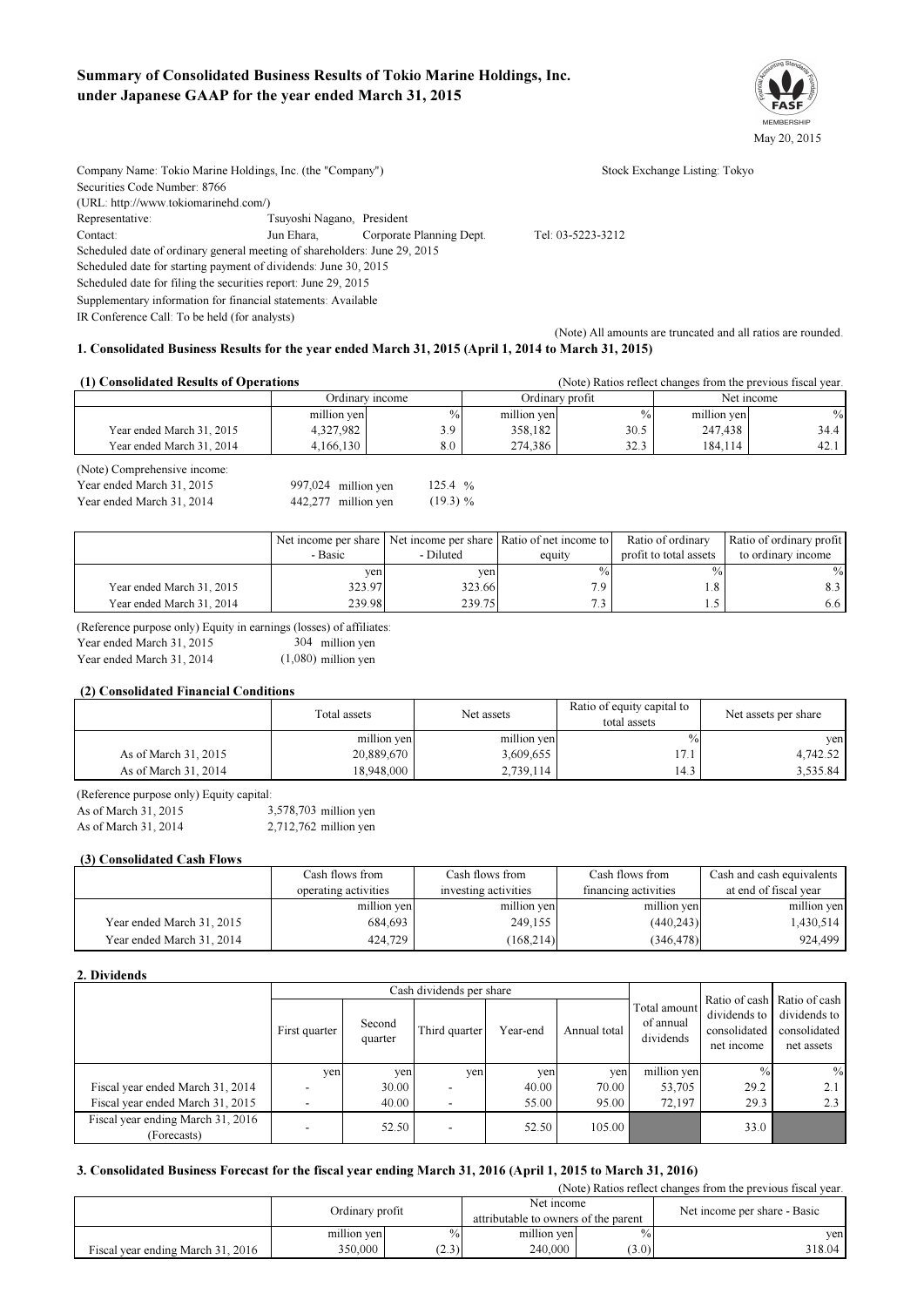## \*Notes

(1) Significant changes with respect to the subsidiaries of the Company (changes in Specified Subsidiaries that resulted in a change

in the scope of consolidation) during the year ended March 31, 2015: Yes

Newly consolidated: None

Excluded from consolidation: Tokio Marine & Nichido Financial Life Insurance Co., Ltd.

(Note) Please see Appendix p. 17 "(6) Changes in significant matters related to consolidated financial statements" for details.

(2) Changes in accounting policies, changes in accounting estimates, and retrospective restatements

(a) Changes in accounting policies to reflect amendments of accounting standards and related matters: Yes

(b) Changes in accounting policies other than (a): None

(c) Changes in accounting estimates: None

(d) Retrospective restatements: None

(Note) Please see Appendix p. 17 "(6) Changes in significant matters related to consolidated financial statements" for details.

| (3) Number of shares issued (common share)                        |                    |
|-------------------------------------------------------------------|--------------------|
| (a) Total number of the shares issued (including treasury shares) |                    |
| As of March 31, 2015                                              | 757,524,375 shares |
| As of March 31, 2014                                              | 769,524,375 shares |
| (b) Number of treasury shares held                                |                    |
| As of March 31, 2015                                              | 2,925,459 shares   |
| As of March 31, 2014                                              | 2,306,514 shares   |
| (c) Average number of shares outstanding                          |                    |
| During the year ended March 31, 2015                              | 763,755,812 shares |
| During the year ended March 31, 2014                              | 767,199,371 shares |
|                                                                   |                    |

## (Reference purpose only) Summary of Non-consolidated Business Results of Tokio Marine Holdings, Inc. under Japanese GAAP for the year ended March 31, 2015

## 1. Non-consolidated Business Results for the year ended March 31, 2015 (April 1, 2014 to March 31, 2015)

| (1) Non-consolidated Results of Operations |                  |               |                  |               | (Note) Ratios reflect changes from the previous fiscal year. |               |             |         |
|--------------------------------------------|------------------|---------------|------------------|---------------|--------------------------------------------------------------|---------------|-------------|---------|
|                                            | Operating income |               | Operating profit |               | Ordinary profit                                              |               | Net income  |         |
|                                            | million yen      | $\frac{0}{0}$ | million yen      | $\frac{0}{0}$ | million yen                                                  | $\frac{0}{0}$ | million yen | $\%$    |
| Year ended March 31, 2015                  | 149.751          | 670.2         | 142.287          | 1.084.5       | 142.345                                                      | 1.078.0       | 141.734     | 1.044.4 |
| Year ended March 31, 2014                  | 19.442           | (60.1)        | 12.012           | (71.4)        | 12.083                                                       | (71.1)        | 12.384      | (70.4)  |

|                           | Net income per share - Basic | Net income per share - Diluted |
|---------------------------|------------------------------|--------------------------------|
|                           | ven                          | ven                            |
| Year ended March 31, 2015 | 85.57                        | 85.39ء                         |
| Year ended March 31, 2014 | 16.14                        | 16.12                          |

## (2) Non-consolidated Financial Conditions

|                      | Total assets | Net assets  | Ratio of equity capital to<br>total assets | Net assets per share |
|----------------------|--------------|-------------|--------------------------------------------|----------------------|
|                      | million yen  | million yen | $\%$                                       | ven                  |
| As of March 31, 2015 | 2,509,565    | 2,507,342   | 99.8                                       | 3,320.04             |
| As of March 31, 2014 | 2.478.082    | 2,476,501   | 99.9                                       | 3,225.43             |

(Reference purpose only) Equity capital: As of March 31, 2015 2,505,305 million yen As of March 31, 2014 2,474,609 million yen

## 2. Non-consolidated Business Forecast for the fiscal year ending March 31, 2016 (April 1, 2015 to March 31, 2016)

| $11000$ , rulled follow changed from the previous fideal vear. |                  |               |                 |               |             |        |                                 |  |
|----------------------------------------------------------------|------------------|---------------|-----------------|---------------|-------------|--------|---------------------------------|--|
|                                                                | Operating income |               | Ordinary profit |               | Net income  |        | Net income per<br>share - Basic |  |
|                                                                | million yen      | $\frac{0}{0}$ | million yen     | $\frac{0}{0}$ | million yen | $\%$   | ven                             |  |
| Fiscal year ending March 31, 2016                              | 96,000           | (35.9)        | 88,000          | (38.2)        | 88,000      | (37.9) | 116.61                          |  |

(Note) Ratios reflect changes from the previous fiscal year.

## \*Disclosure regarding the execution of the audit process

This "Summary of Consolidated Business Results" is outside the scope of the external auditor's annual audit procedure required by the Financial Instruments and Exchange Act. The audit process has not been completed as of the date of the disclosure of the "Summary of Consolidated Business Results".

## \*Notes concerning the business forecast and other items

Any business forecasts contained in this document are based on information available to the Company as of the date of this document and certain assumptions, and actual results may materially differ from the forecasts depending upon various factors. For key assumptions for the business forecasts and other related information, please see Appendix p. 3.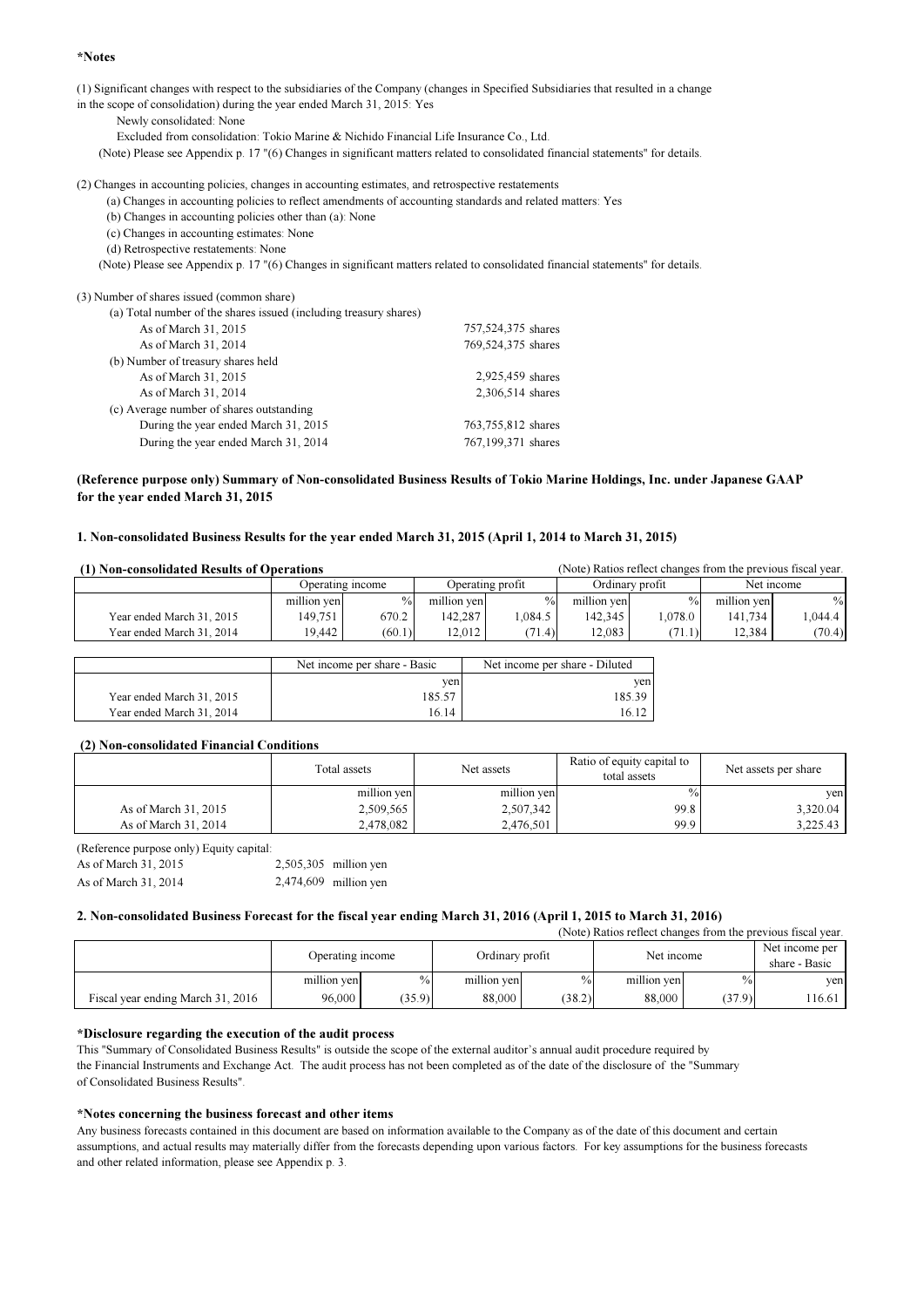# Contents of Appendix

| (3) Medium- to long-term business strategies and issues facing Tokio Marine Group ··········· 6         |
|---------------------------------------------------------------------------------------------------------|
|                                                                                                         |
|                                                                                                         |
|                                                                                                         |
| (2) Consolidated Statement of Income                                                                    |
| and Consolidated Statement of Comprehensive Income material control of $10$                             |
|                                                                                                         |
|                                                                                                         |
| (5) Notes regarding going concern assumption material contracts and the 17                              |
| (6) Changes in significant matters related to consolidated financial statements ·················· 17   |
|                                                                                                         |
| (8) Notes to consolidated financial statements (200) (8) Notes to consolidated financial statements (3) |
|                                                                                                         |
| Per share information 20                                                                                |
|                                                                                                         |
| 5. Others $\cdots$ 21                                                                                   |
|                                                                                                         |
|                                                                                                         |
| $(3)$ Securities $\cdots$ 23                                                                            |
| (4) Derivative financial instruments <b>contract to the COV</b> 26                                      |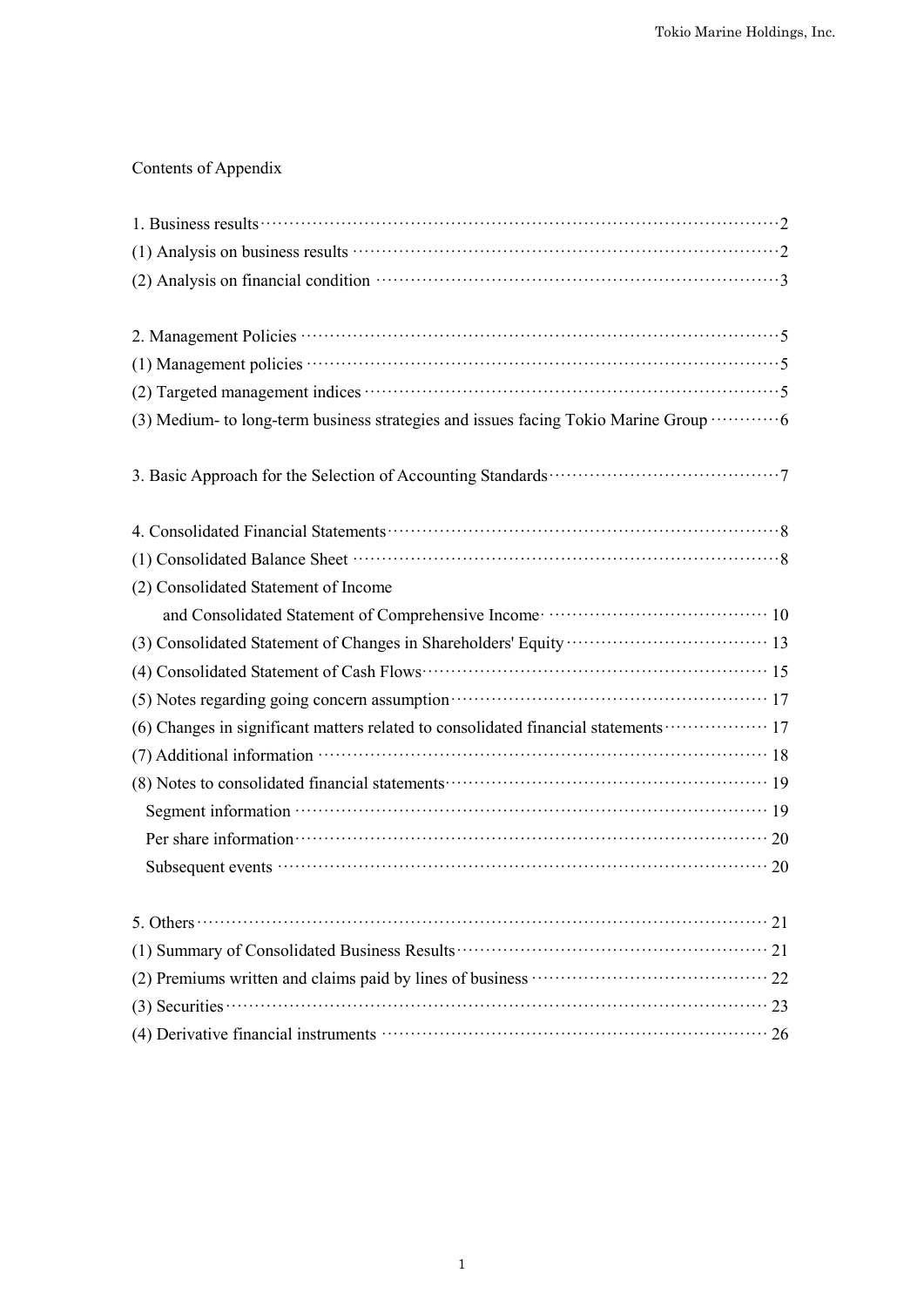# 1. Business results

# (1) Analysis on business results

(a) Consolidated results of operations for the fiscal year ended March 31, 2015

During the fiscal year ended March 31, 2015, while European economies had concerns about short-term prospects and some developing countries, including China, grew only slowly, the world economy as a whole generally continued to recover gradually as a result of the steady improvement in the household sector and the corporate sector in the United States.

In Japan, while the economy was affected by the increase in consumption tax rate, the economy gradually recovered amid the depreciation of the yen and rising share prices and improvement could be seen in the corporate sector.

Under these conditions, as a result of our efforts to improve performance centered on our property and casualty and life insurance businesses, our operating results for the year ended March 31, 2015 were as follows:

Compared to the fiscal year ended March 31, 2014, ordinary income increased by 161.8 billion yen to 4,327.9 billion yen, the main components of which were underwriting income of 3,522.4 billion yen and investment income of 717.5 billion yen. Compared to the fiscal year ended March 31, 2014, ordinary expenses increased by 78.0 billion yen to 3,969.8 billion yen, the main components of which were underwriting expenses of 3,231.0 billion yen, investment expenses of 55.5 billion yen, and operating and general administrative expenses of 668.0 billion yen.

As a result, ordinary profit increased by 83.7 billion yen from the fiscal year ended March 31, 2014 to 358.1 billion yen.

Net income, composed of ordinary profit plus extraordinary gains minus extraordinary losses and total income taxes, increased by 63.3 billion yen from the fiscal year ended March 31, 2014 to 247.4 billion yen.

Results from our reporting segments are as follows:

In the domestic property and casualty insurance business, ordinary income was 2,572.7 billion yen, an increase of 136.4 billion yen from the fiscal year ended March 31, 2014. Ordinary profit composed of ordinary income minus ordinary expenses (including 1,235.4 billion yen of net claims paid and other) was 203.9 billion yen, an increase of 87.1 billion yen from the fiscal year ended March 31, 2014.

In the domestic life insurance business, ordinary income was 327.4 billion yen, a decrease of 215.5 billion yen from the fiscal year ended March 31, 2014. Ordinary profit composed of ordinary income minus ordinary expenses (including 170.7 billion yen of life insurance claims and other) was 19.1 billion yen, a decrease of 9.4 billion yen from the fiscal year ended March 31, 2014.

In the overseas insurance business, ordinary income was 1,423.5 billion yen, an increase of 260.6 billion yen from the fiscal year ended March 31, 2014. Ordinary profit composed of ordinary income minus ordinary expenses (including 413.1 billion yen of net claims paid and other) was 128.7 billion yen, an increase of 5.4 billion yen from the fiscal year ended March 31, 2014.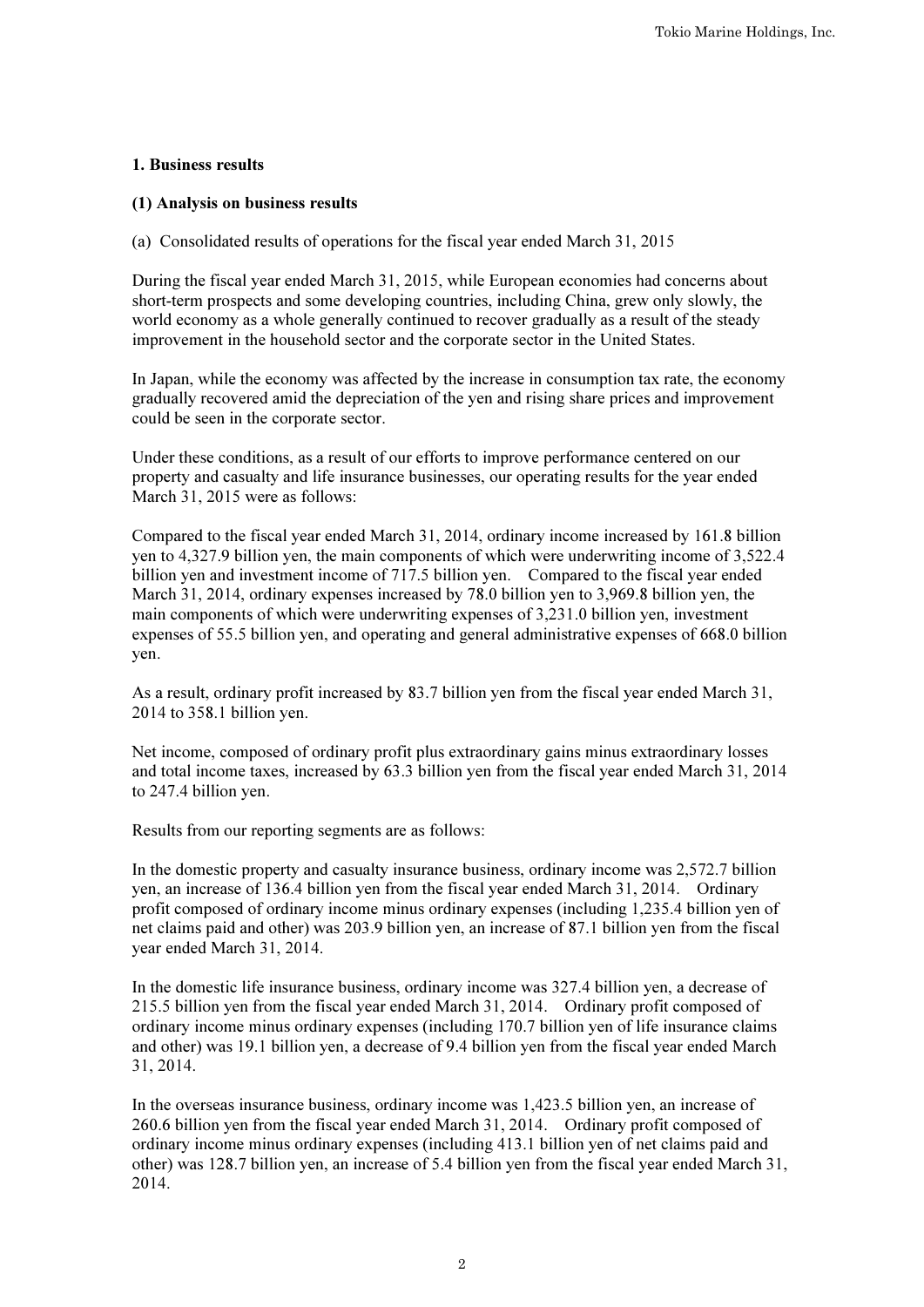(b) Consolidated business forecast for the fiscal year ending March 31, 2016

The Company's consolidated business forecast for the fiscal year ending March 31, 2016 is 350.0 billion yen in ordinary profit and 240.0 billion yen in net income attributable to owners of the parent. The forecast is primarily based on the following assumptions.

- With regard to net premiums written and life insurance premiums, the Company expects 3,170.0 billion yen and 370.0 billion yen respectively, based on the Company's own projections taking into consideration the results of previous years.
- As for net incurred claims relating to natural catastrophe, we expect 40.0 billion yen for Tokio Marine & Nichido Fire Insurance Co., Ltd. ("Tokio Marine & Nichido") and 3.0 billion yen for Nisshin Fire & Marine Insurance Co., Ltd, based on our prior experience.
- In regard to interest rates, exchange rates and equity market conditions, the Company assumes there will be no significant changes from market rates and conditions as of March 31, 2015.

The forecast described above is based on the information available to the Company as of the date of this document and the assumptions above. The actual results may materially differ from the forecast depending upon various factors.

# (2) Analysis on financial condition

As of March 31, 2015, consolidated total assets were 20,889.6 billion yen. This represents an increase of 1,941.6 billion yen, which was mainly due to the expansion of our domestic and international insurance businesses, the increase in value of the assets of overseas consolidated companies driven by the depreciation of the yen, and the increase in the domestic equities driven by the improvement of Japan's stock market.

Cash flows for the fiscal year ended March 31, 2015 were as follows:

Net cash provided by operating activities was 684.6 billion yen, an increase of 259.9 billion yen compared to the fiscal year ended March 31, 2014, mainly due to an increase in premium income. Net cash provided in investing activities increased by 417.3 billion yen to 249.1 billion yen, mainly due to a decrease in purchases of securities in the fiscal year ended March 31, 2014. Mainly due to an increase in purchase of treasury shares, and an increase in repayments of borrowing, net cash used in financing activities decreased by 93.7 billion yen to 440.2 billion yen.

As a result, the balance of cash and cash equivalents was 1,430.5 billion yen, an increase of 506.0 billion yen from the fiscal year ended March 31, 2014.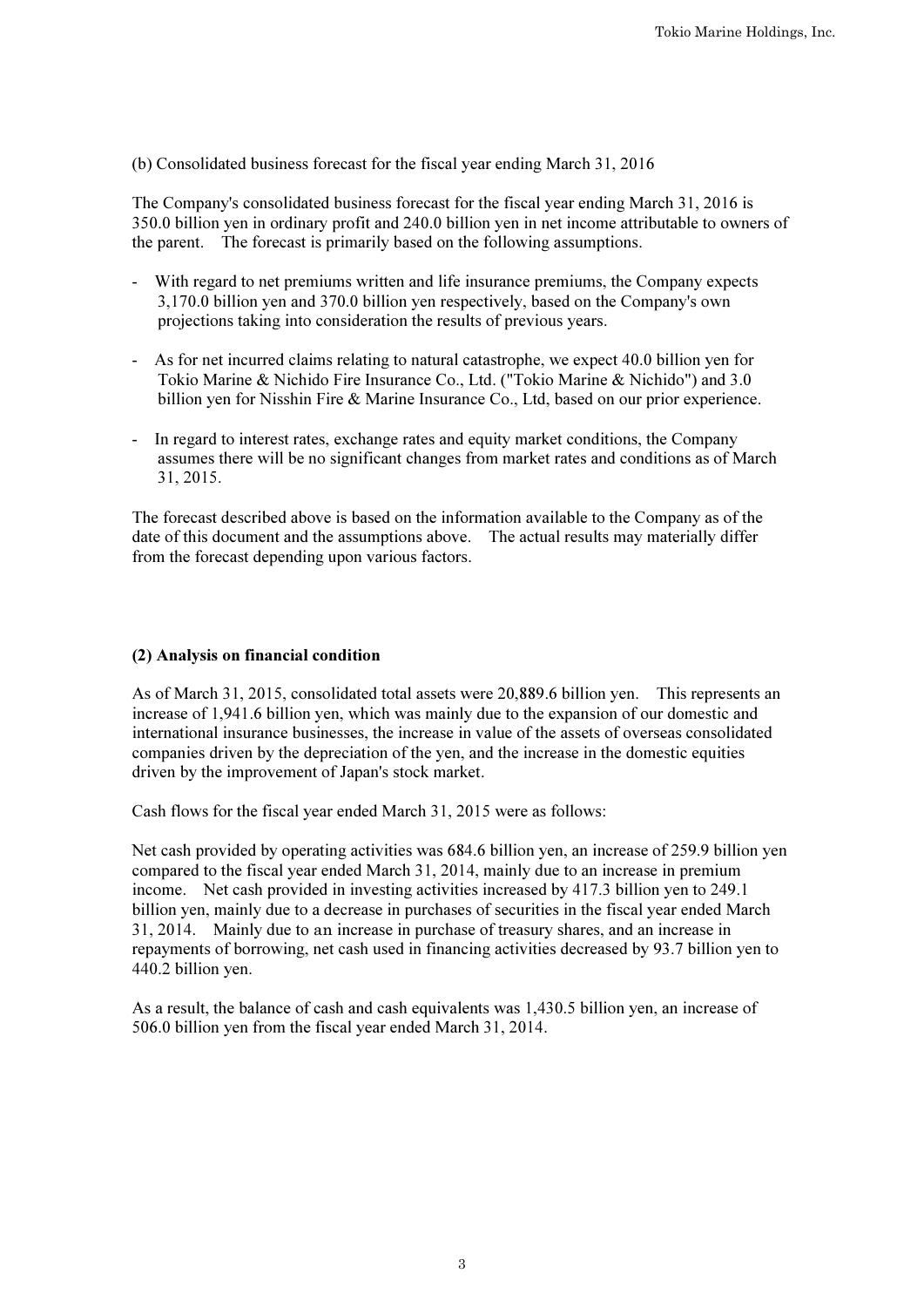|                                     |                                           |                                           |                                           |                                           | $(\%)$                                    |
|-------------------------------------|-------------------------------------------|-------------------------------------------|-------------------------------------------|-------------------------------------------|-------------------------------------------|
|                                     | Fiscal year<br>ended<br>March 31,<br>2011 | Fiscal year<br>ended<br>March 31,<br>2012 | Fiscal year<br>ended<br>March 31,<br>2013 | Fiscal year<br>ended<br>March 31,<br>2014 | Fiscal year<br>ended<br>March 31,<br>2015 |
| Capital ratio                       | 11.4                                      | 11.3                                      | 13.0                                      | 14.3                                      | 17.1                                      |
| Market-value basis<br>capital ratio | 10.3                                      | 10.7                                      | 11.3                                      | 12.5                                      | 16.4                                      |

# Capital ratio and market-value basis capital ratio are shown below:

(Note)

1. "Capital ratio" is the ratio of equity capital to total assets.

2. "Market-value basis capital ratio" is the ratio of market capitalization to total assets.

3. As Tokio Marine Group's main business is the insurance business, "Cash flow and interest-bearing liabilities ratio" and "Interest coverage ratio" are not stated.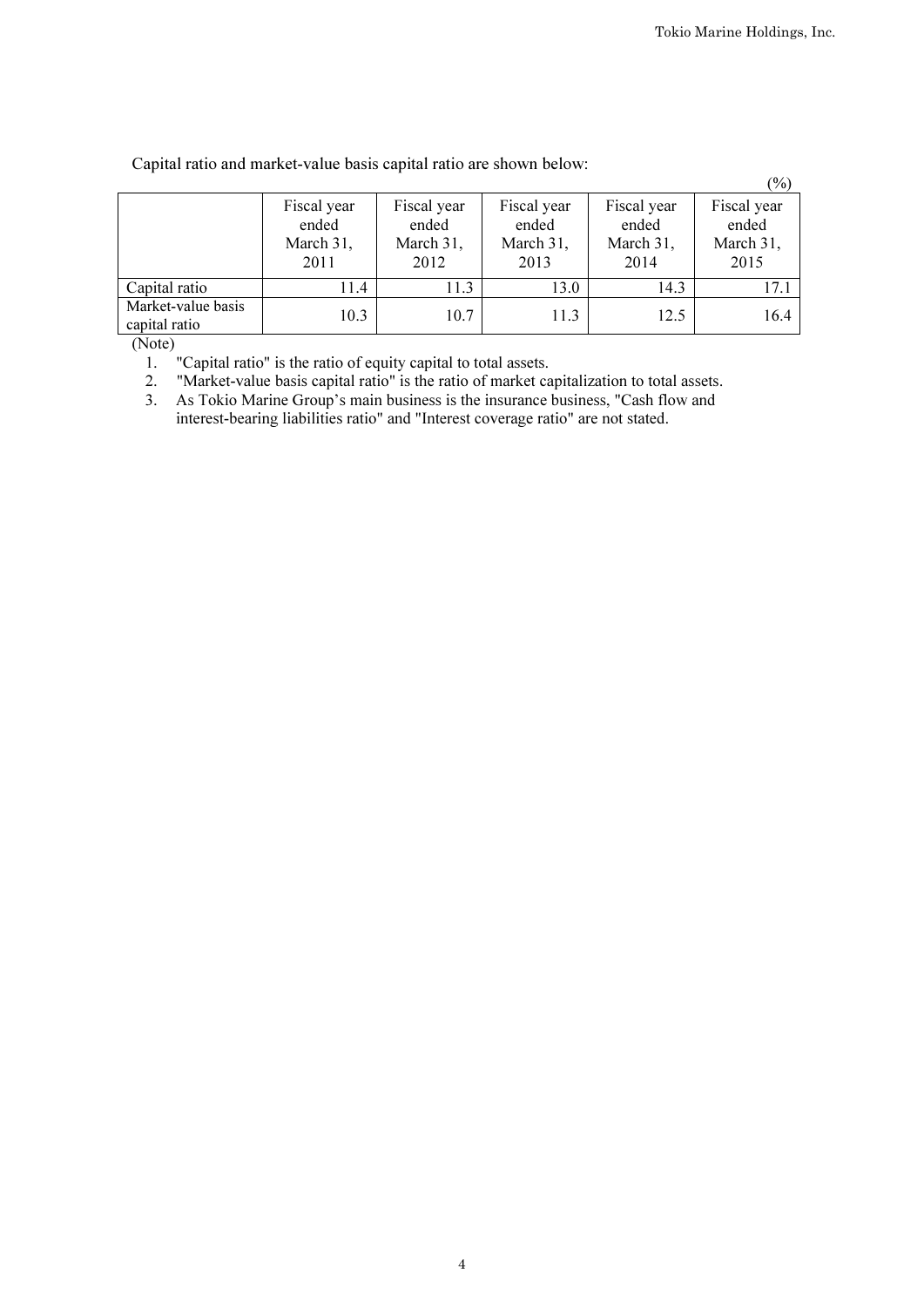# **2. Management Policies**

# **(1) Management policies**

In November 2003, the Company formulated the "Tokio Marine Group Corporate Philosophy" to be upheld by all officers and employees of the Group.

"Tokio Marine Group Corporate Philosophy"

Tokio Marine Group is committed to the continuous enhancement of corporate value, with customer trust at the base of all of its activities.

- By providing customers with the highest quality products and services, we will spread safety and security to all around us.
- For fulfilling our responsibility to shareholders, we will pursue global development of sound, growing and profitable businesses.
- For promoting the creativity of each and every employee, we will foster a corporate culture which encourages free and open communications.
- While demonstrating responsible management as a good corporate citizen, we will make a positive contribution to society.

# **(2) Targeted management indices**

The Company has adopted "Adjusted Net Income" and "Adjusted return on equity (ROE)" as target indicators to show the entire Group's business results, and for the fiscal year ending March 31, 2016, the Company expects to have approximately 327.0 billion yen in Adjusted Net Income and 7.8% of Adjusted ROE.

(Note) With respect to earnings and ROE, in order to capture and enhance the corporate value of the Group, "Adjusted Net Income" and "Adjusted ROE" are used to determine earnings and ROE, which are calculated as follows:

Adjusted Net Income\*1

Adjusted Net Income = Consolidated net income\*2 + Provision for catastrophe loss reserves\*3 + Provision for contingency reserves\*3 + Provision for price fluctuation reserves\*3 – Gains or losses on sales or valuations of ALM\*4 bonds and interest rate swaps + Amortization of goodwill and other intangible fixed assets – Gains or losses on sales or valuation of fixed assets – Other extraordinary gains / losses, valuation allowances, etc.

- Adjusted Net Assets\*1 (average balance basis) Adjusted Net Assets = Consolidated net assets + Catastrophe loss reserves + Contingency reserves + Price fluctuation reserves – Goodwill and other intangible fixed assets
- Adjusted ROE = Adjusted Net Income / Adjusted Net Assets

\*1 Each adjustment is on an after-tax basis.

- \*2 Net income attributable to owners of the parent in the consolidated financial statements.
- \*3 Reversals are subtracted.
- \*4 ALM: Asset Liability Management. Excluded as counter balance items against market value fluctuations of liabilities under ALM.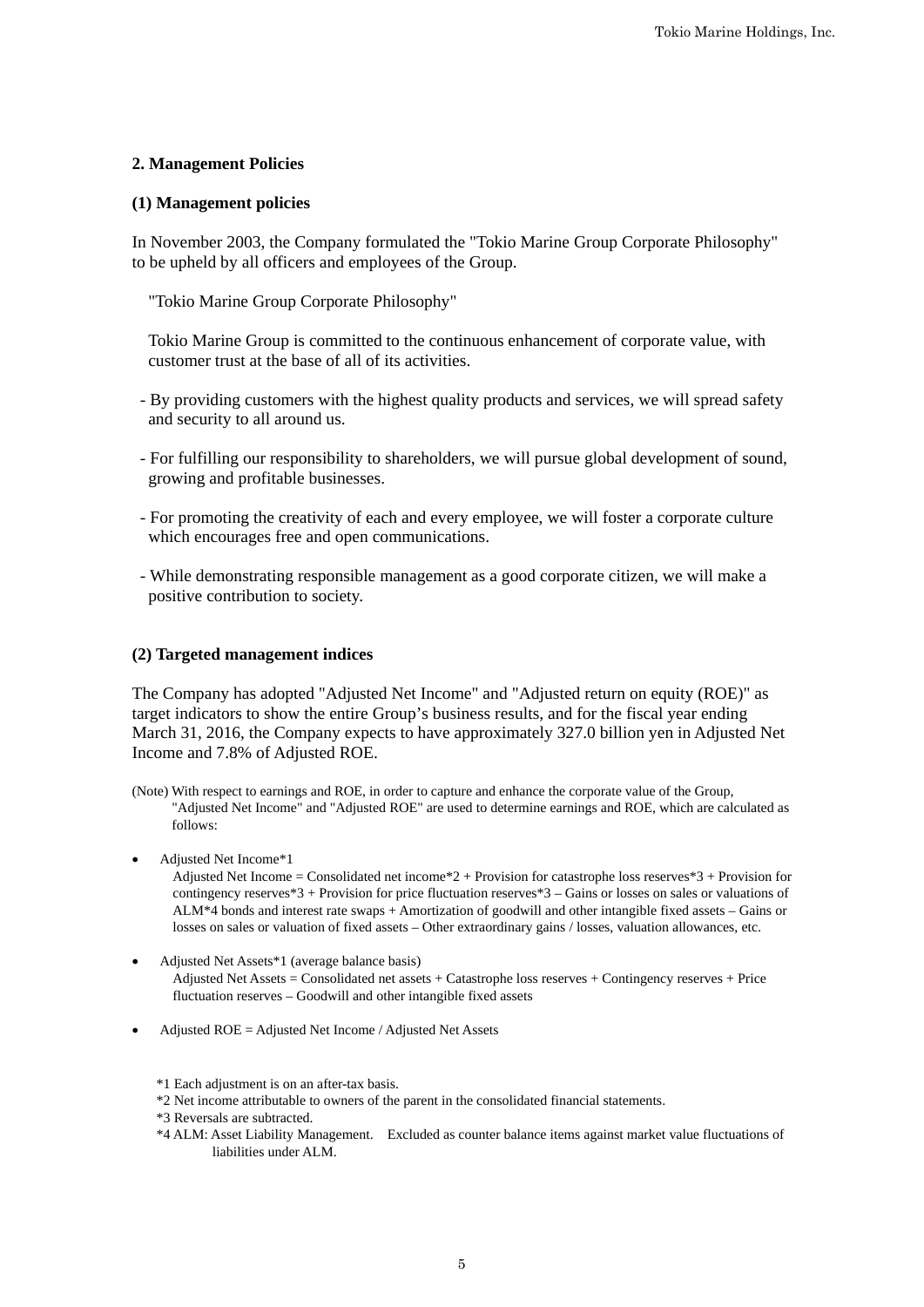The Adjusted Net Income and the Adjusted ROE above for the fiscal year ending March 31, 2016 were announced in the press release dated May 20, 2015.

# **(3) Medium- to long-term business strategies and issues facing Tokio Marine Group**

Under our corporate philosophy to place "customer trust at the base of all its activities", the entire Group will endeavor to achieve further growth as a corporate group, seeking growth characterized by high profitability, sustainability and soundness.

The Group as a whole started the "To Be a Good Company 2017" strategy for its new three-year medium-term business plan that commenced from the fiscal year 2015. Our aim is to sustain profit growth and further enhance our well-balanced business portfolio in the new plan. To achieve this, we will be refining our business model, enhancing our adaptability to changes in the business environment, pursuing opportunities for further growth by promoting disciplined business investment, promoting the development of human resources and diversity, and improving our management base. The Group aims to further enhance Enterprise Risk Management (ERM) by promoting investment in businesses with high capital efficiency and by promoting risk diversification on a global scale. Through these efforts, we intend to maintain financial soundness, a key strength of the Group, while enhancing profit growth and capital efficiency in a sustainable manner.

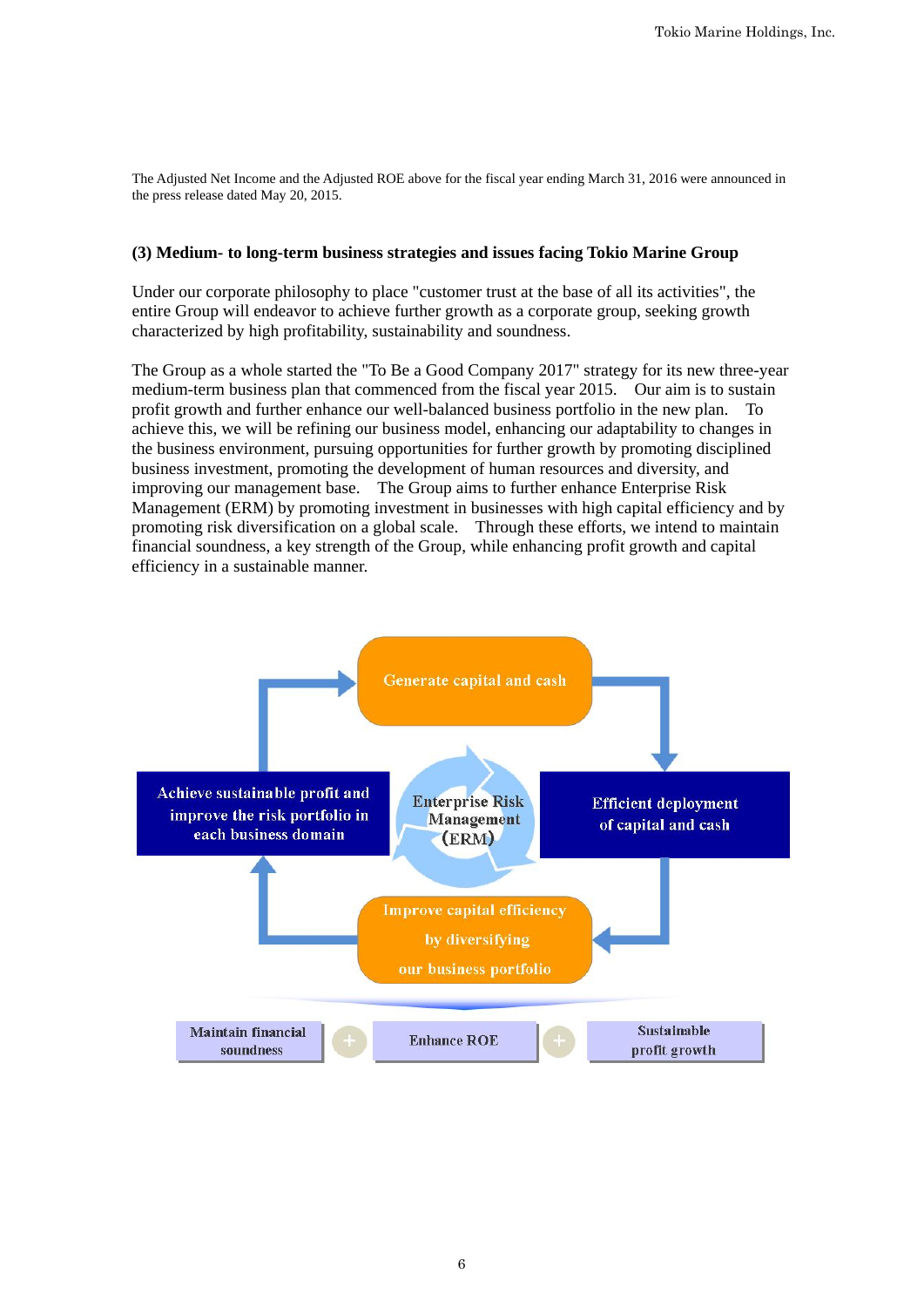# **(Strategies in our core businesses)**

## [Domestic property and casualty insurance business]

We will endeavor to give customers a better peace of mind by adopting more sophisticated forms of risk consulting, improving our responsiveness in claims service and carrying out other measures. We will also promote our responsiveness to new risks by appropriately capturing the changes of the business environment. We intend to stably secure a combined ratio\* of less than 95 percent by enhancing disciplined underwriting and effectively using our business expenses with an aim to sustain profit growth.

# [Domestic life insurance business]

We will aim for profit growth while maintaining soundness by strengthening our growth potential through various sales channels with a focus on our property and casualty insurance agents, and by expanding our highly differentiated products for guaranteed living benefit. Further, we will encourage activities to strengthen the integration of life insurance and property and casualty insurance and give customers a better peace of mind.

## [Overseas insurance business]

The Group will continue to promote a growth strategy that is well-balanced between developed markets and emerging countries, direct insurance and reinsurance, property and casualty insurance and life insurance and so forth, and to aim for profit expansion as a whole by reinforcing internal growth and implementing disciplined and strategic M&As.

## [Financial and other business]

The Group will develop its financial business through its fee-based business, which contributes to a stable revenue base. With respect to other general businesses, the Group will foster synergies within the Group.

\* Combined ratio is a profitability indicator for the property and casualty insurance businesses that is calculated as a percentage by using premiums-written as the denominator and claims-paid plus expenses as the numerator. A 100% combined ratio means balanced income and expenditure, and a combined ratio below 100% indicates profitable underwriting.

## **3. Basic Approach for the Selection of Accounting Standards**

To enhance international comparability of the Company's financial information and to unify accounting policies within the Group, the Company is considering adopting International Financial Reporting Standards ("IFRS") while preparing for the transition. The date of transition will be determined in light of the development of the new insurance contract standard currently being discussed by the International Accounting Standards Board ("IASB") and other relevant issues.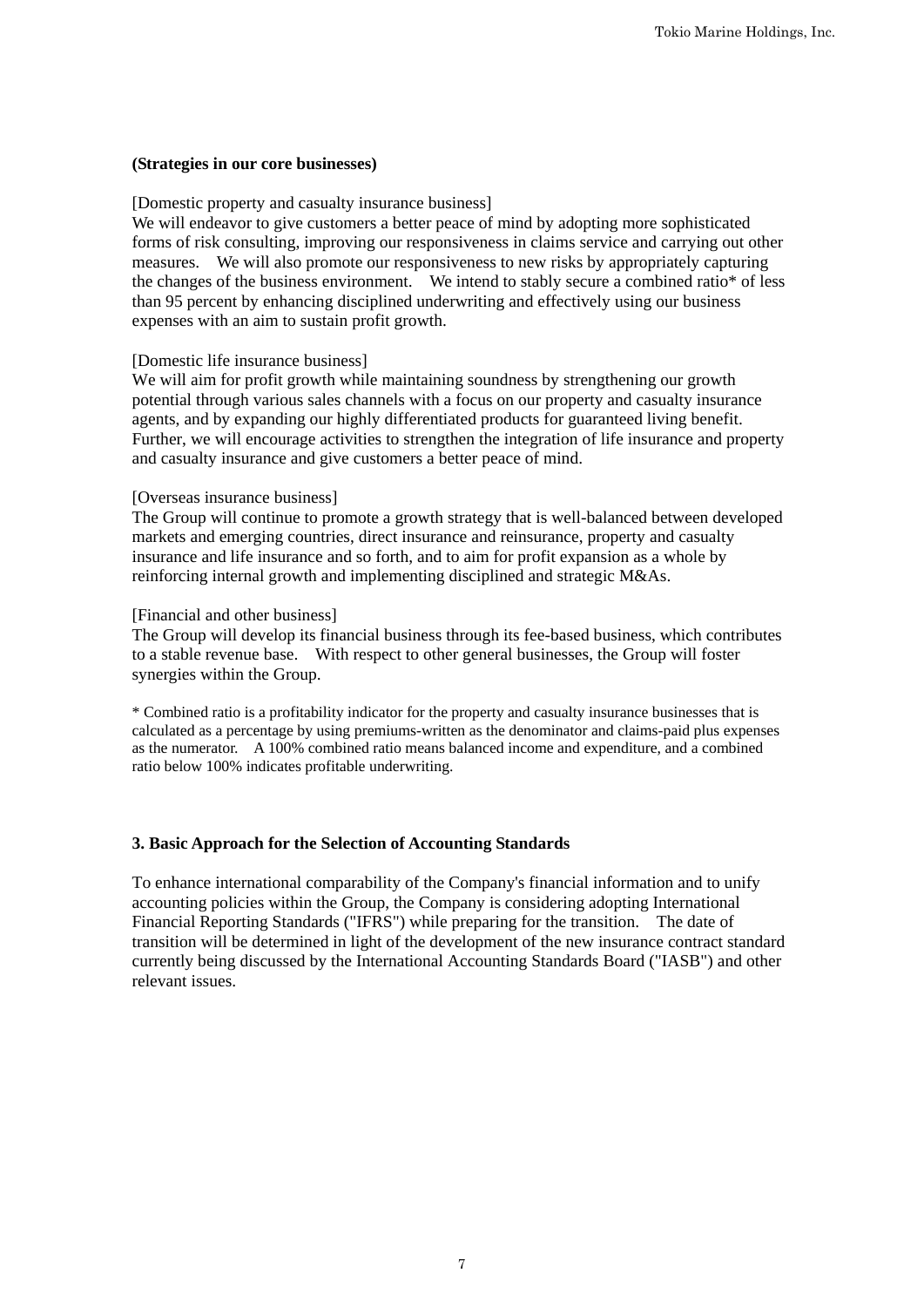# **4. Consolidated Financial Statements**

# **(1) Consolidated Balance Sheet**

|  | (Yen in millions) |
|--|-------------------|
|  |                   |

|                                                         | As of March 31, 2014 | As of March 31, 2015 |
|---------------------------------------------------------|----------------------|----------------------|
| <b>Assets</b>                                           |                      |                      |
| Cash and bank deposits                                  | 439,368              | 536,657              |
| Call loans                                              | 270,931              | 402,586              |
| Receivables under resale agreements                     | 119,974              | 64,979               |
| Receivables under securities borrowing transactions     | 38,580               | 24,841               |
| Monetary receivables bought                             | 877,452              | 1,372,372            |
| Money trusts                                            | 2,897                | 2,433                |
| Securities                                              | 14,761,559           | 15,511,017           |
| Loans                                                   | 373,574              | 695,028              |
| Tangible fixed assets                                   | 300,753              | 282,766              |
| Land                                                    | 142,344              | 131,704              |
| <b>Buildings</b>                                        | 136,093              | 124,450              |
| Construction in progress                                | 1,748                | 720                  |
| Other tangible fixed assets                             | 20,567               | 25,892               |
| Intangible fixed assets                                 | 427,987              | 408,915              |
| Software                                                | 17,130               | 21,805               |
| Goodwill                                                | 250,196              | 225,894              |
| Other intangible fixed assets                           | 160,660              | 161,215              |
| Other assets                                            | 1,263,916            | 1,529,803            |
| Net defined benefit assets                              | 1,595                | 408                  |
| Deferred tax assets                                     | 64,078               | 56,568               |
| Customers' liabilities under acceptances and guarantees | 30,379               | 28,295               |
| Allowance for doubtful accounts                         | (25, 048)            | (27,005)             |
| <b>Total assets</b>                                     | 18,948,000           | 20,889,670           |
| <b>Liabilities</b>                                      |                      |                      |
| Insurance liabilities                                   | 13,591,573           | 14,328,660           |
| Outstanding claims                                      | 1,975,880            | 2,204,030            |
| Underwriting reserves                                   | 11,615,692           | 12,124,629           |
| Corporate bonds                                         | 124,375              | 107,077              |
| Other liabilities                                       | 1,855,409            | 1,969,679            |
| Payables under securities lending transactions          | 876,446              | 825,845              |
| Other liabilities                                       | 978,962              | 1,143,833            |
| Net defined benefit liabilities                         | 221,921              | 239,838              |
| Provision for retirement benefits for directors         | 37                   | 18                   |
| Provision for employees' bonus                          | 40,345               | 51,615               |
| Reserves under special laws                             | 78,763               | 82,945               |
| Price fluctuation reserve                               | 78,763               | 82,945               |
| Deferred tax liabilities                                | 175,793              | 391,828              |
| Negative goodwill                                       | 90,286               | 80,056               |
| Acceptances and guarantees                              | 30,379               | 28,295               |
| <b>Total liabilities</b>                                | 16,208,886           | 17,280,014           |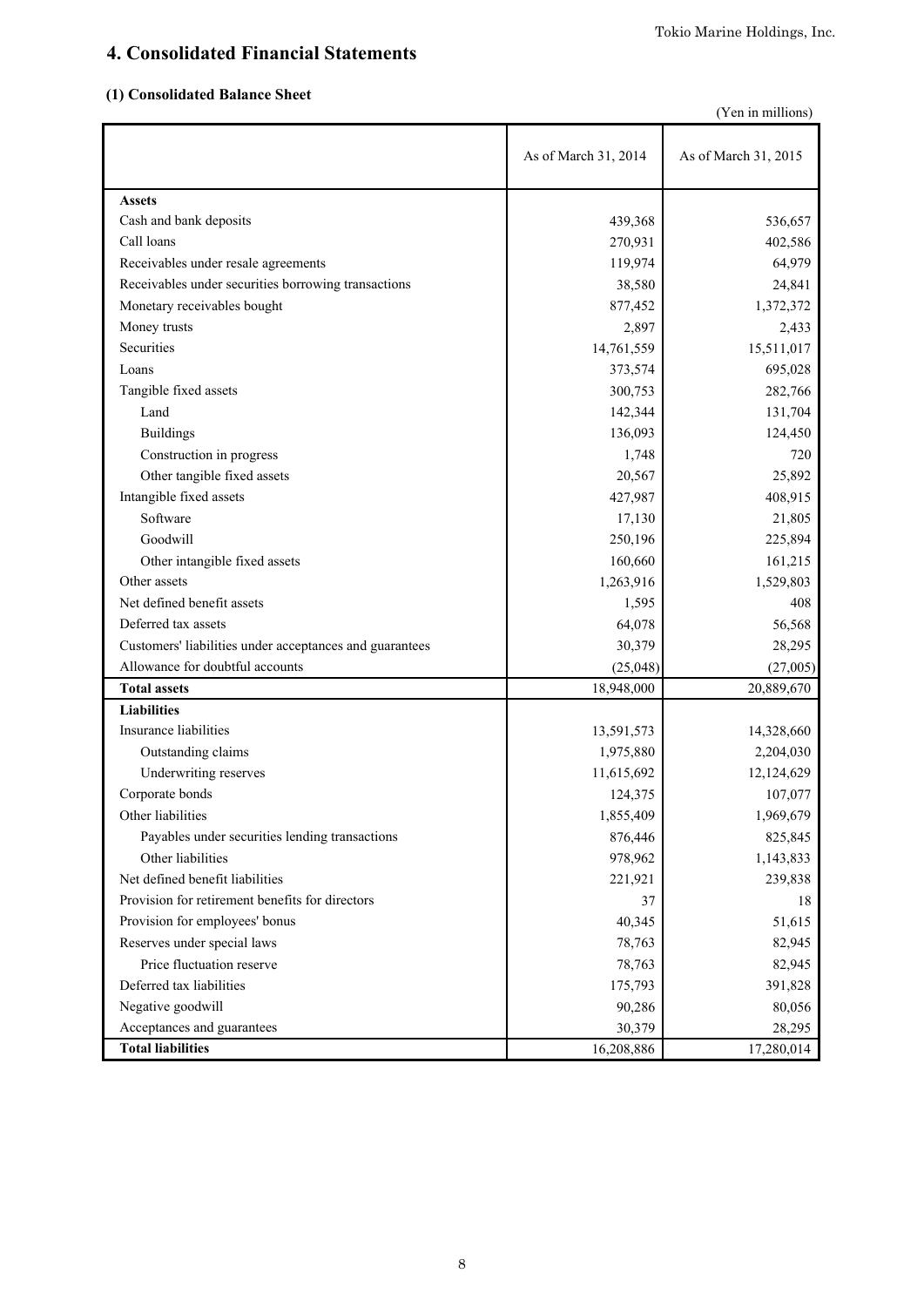|                                               | As of March 31, 2014 | As of March 31, 2015 |
|-----------------------------------------------|----------------------|----------------------|
| <b>Net assets</b>                             |                      |                      |
| Shareholders' equity                          |                      |                      |
| Share capital                                 | 150,000              | 150,000              |
| Retained earnings                             | 1,231,034            | 1,357,846            |
| Treasury shares                               | (6,716)              | (11,038)             |
| Total shareholders' equity                    | 1,374,318            | 1,496,808            |
| Accumulated other comprehensive income        |                      |                      |
| Unrealized gains on securities, net of taxes  | 1,239,658            | 1,846,908            |
| Deferred gains (losses) on hedge transactions | 18,222               | 19,183               |
| Foreign currency translation adjustments      | 106,510              | 237,201              |
| Remeasurements of defined benefit plans       | (25, 946)            | (21, 397)            |
| Total accumulated other comprehensive income  | 1,338,444            | 2,081,895            |
| Share acquisition rights                      | 1,891                | 2,037                |
| <b>Non-controlling interests</b>              | 24,459               | 28,915               |
| <b>Total net assets</b>                       | 2,739,114            | 3,609,655            |
| <b>Total liabilities and net assets</b>       | 18,948,000           | 20,889,670           |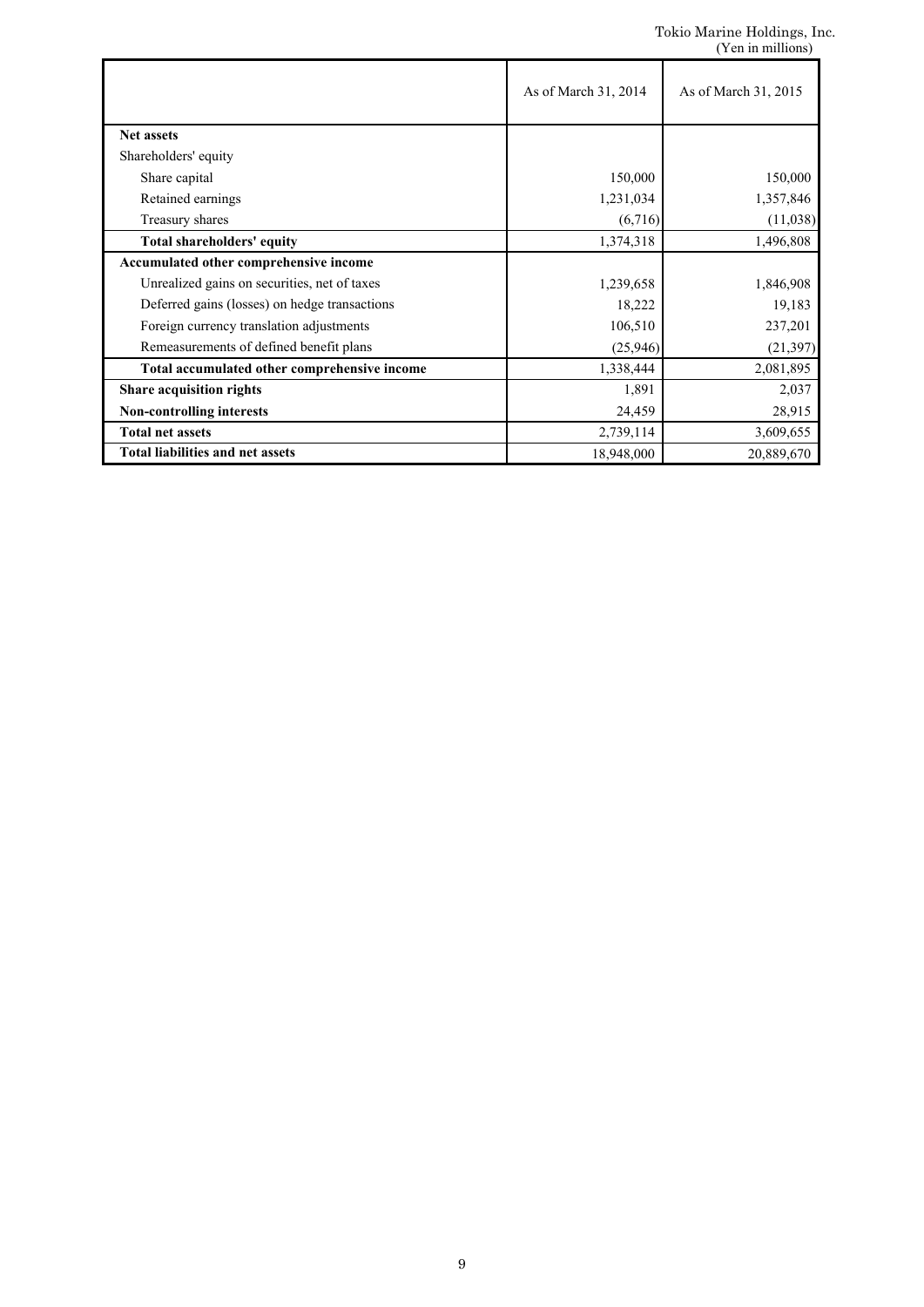# (2) Consolidated Statement of Income and Consolidated Statement of Comprehensive Income (Consolidated Statement of Income)

| (Yen in millions)                                                  |                                      |                                      |  |  |
|--------------------------------------------------------------------|--------------------------------------|--------------------------------------|--|--|
|                                                                    | Year ended                           | Year ended                           |  |  |
|                                                                    | March 31, 2014                       | March 31, 2015                       |  |  |
|                                                                    | (April 1, 2013 to<br>March 31, 2014) | (April 1, 2014 to<br>March 31, 2015) |  |  |
| <b>Ordinary</b> income                                             | 4,166,130                            | 4,327,982                            |  |  |
| <b>Underwriting income</b>                                         | 3,411,595                            | 3,522,420                            |  |  |
| Net premiums written                                               | 2,870,714                            | 3,127,638                            |  |  |
| Deposit premiums from policyholders                                | 103,678                              | 113,965                              |  |  |
| Investment income on deposit premiums                              | 54,014                               | 52,438                               |  |  |
| Life insurance premiums                                            | 378,043                              | 220,436                              |  |  |
| Other underwriting income                                          | 5,145                                | 7,940                                |  |  |
| <b>Investment</b> income                                           | 659,548                              | 717,527                              |  |  |
| Interest and dividends                                             | 305,816                              | 364,627                              |  |  |
| Gains on money trusts                                              | 227                                  | 48                                   |  |  |
| Gains on trading securities                                        | 3,750                                | 8,392                                |  |  |
| Gains on sales of securities                                       | 108,134                              | 114,727                              |  |  |
| Gains on redemption of securities                                  | 990                                  | 1,756                                |  |  |
| Investment gains on separate accounts                              | 267,275                              | 265,636                              |  |  |
| Other investment income                                            | 27,367                               | 14,777                               |  |  |
| Transfer of investment income on deposit premiums                  | (54, 014)                            | (52, 438)                            |  |  |
| Other ordinary income                                              | 94,986                               | 88,034                               |  |  |
| Amortization of negative goodwill                                  | 10,229                               | 10,229                               |  |  |
| Equity in earnings of affiliates                                   |                                      | 304                                  |  |  |
| Other ordinary income                                              | 84,757                               | 77,500                               |  |  |
| <b>Ordinary expenses</b>                                           | 3,891,743                            | 3,969,800                            |  |  |
| <b>Underwriting expenses</b>                                       | 3,180,111                            | 3,231,056                            |  |  |
| Net claims paid                                                    | 1,550,225                            | 1,648,435                            |  |  |
| Loss adjustment expenses                                           | 118,886                              | 122,863                              |  |  |
| Agency commissions and brokerage                                   | 565,794                              | 644,620                              |  |  |
| Maturity refunds to policyholders                                  | 237,751                              | 221,990                              |  |  |
| Dividends to policyholders                                         | 311                                  | 289                                  |  |  |
| Life insurance claims                                              | 295,959                              | 320,175                              |  |  |
| Provision for outstanding claims                                   | 136,152                              | 85,043                               |  |  |
| Provision for underwriting reserves                                | 270,805                              | 182,990                              |  |  |
| Other underwriting expenses                                        | 4,225                                | 4,647                                |  |  |
| <b>Investment expenses</b>                                         | 71,254                               | 55,590                               |  |  |
| Losses on money trusts                                             |                                      | 2,506                                |  |  |
| Losses on sales of securities                                      | 18,790                               | 11,788                               |  |  |
| Impairment losses on securities                                    | 1,467                                | 4,564                                |  |  |
| Losses on redemption of securities                                 | 572                                  | 812                                  |  |  |
| Losses on derivatives                                              | 28,992                               | 28,532                               |  |  |
| Other investment expenses                                          | 21,432                               | 7,385                                |  |  |
| Operating and general administrative expenses                      | 627,908                              | 668,023                              |  |  |
| Other ordinary expenses                                            | 17,075                               | 15,129                               |  |  |
| Interest expenses                                                  | 6,726                                | 6,601                                |  |  |
| Increase in allowance for doubtful accounts                        |                                      | 1,607                                |  |  |
| Losses on bad debts                                                | 132                                  | 712                                  |  |  |
| Equity in losses of affiliates                                     | 1,080                                |                                      |  |  |
| Amortization of deferred assets under Article 113 of the Insurance | 3,403                                | 3,826                                |  |  |
| <b>Business Act</b>                                                |                                      |                                      |  |  |
| Other ordinary expenses                                            | 5,733                                | 2,381                                |  |  |
| Deferred expenses under Article 113 of the Insurance Business Act  | (4,607)                              |                                      |  |  |
| <b>Ordinary profit</b>                                             | 274,386                              | 358,182                              |  |  |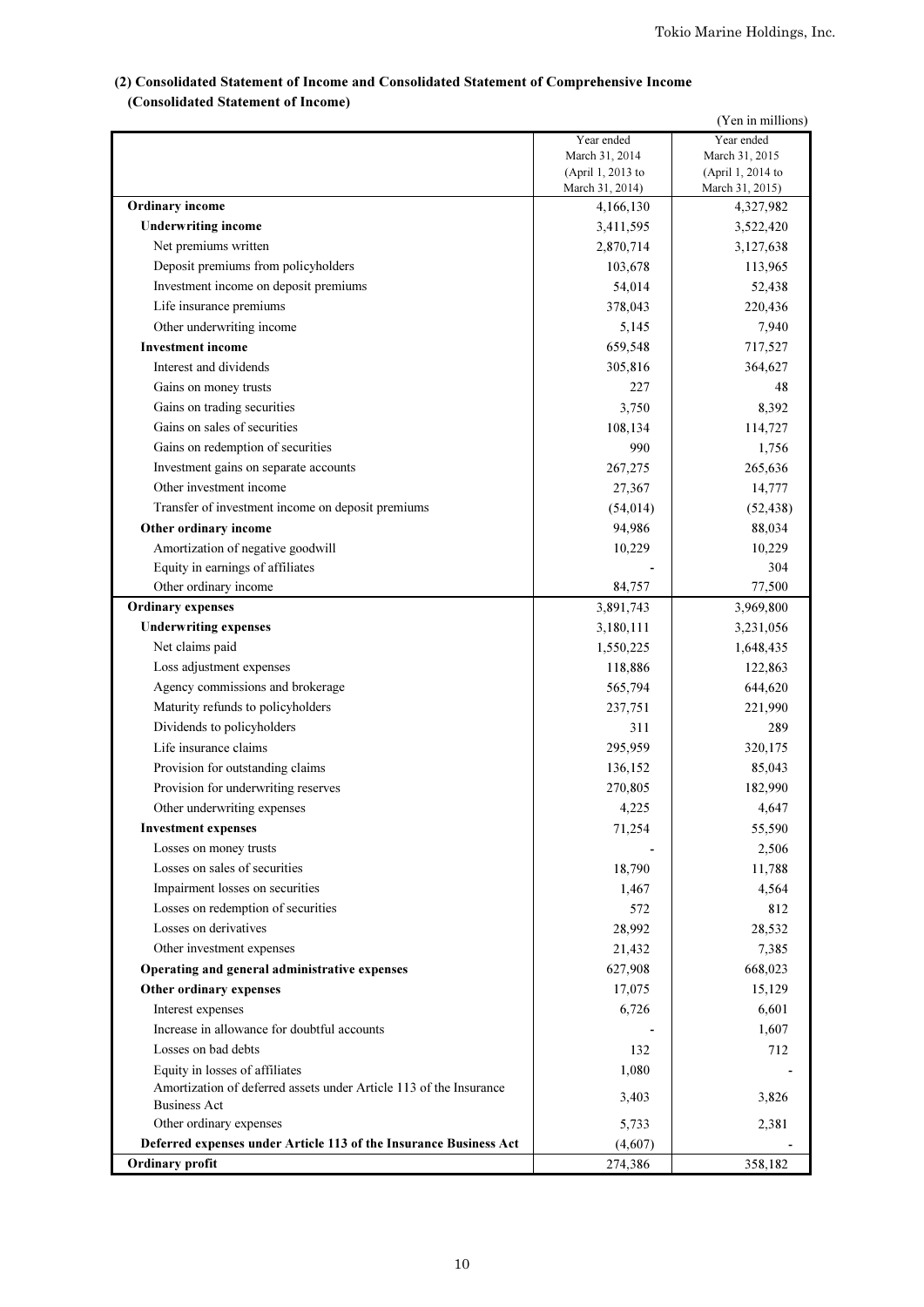|                                                            |                   | (Yen in millions) |
|------------------------------------------------------------|-------------------|-------------------|
|                                                            | Year ended        | Year ended        |
|                                                            | March 31, 2014    | March 31, 2015    |
|                                                            | (April 1, 2013 to | (April 1, 2014 to |
|                                                            | March 31, 2014)   | March 31, 2015)   |
| <b>Extraordinary gains</b>                                 | 3,314             | 1,817             |
| Gains on disposal of fixed assets                          | 2,987             | 1,782             |
| Gains on changes in equity of subsidiaries and affiliates  | 29                |                   |
| Other extraordinary gains                                  | 296               | 34                |
| <b>Extraordinary losses</b>                                | 7,020             | 22,008            |
| Losses on disposal of fixed assets                         | 1,234             | 1,500             |
| Impairment losses on fixed assets                          | 980               | 14,147            |
| Losses on changes in equity of subsidiaries and affiliates | 5                 |                   |
| Provision for reserves under special laws                  | 4,272             | 4,181             |
| Provision for price fluctuation reserve                    | 4,272             | 4,181             |
| Losses on reduction of real estate                         | 0                 |                   |
| Other extraordinary losses                                 | 526               | 2,178             |
| Income before income taxes and non-controlling interests   | 270,680           | 337,991           |
| Income taxes - current                                     | 44.695            | 65,229            |
| Income taxes - deferred                                    | 40.090            | 23,414            |
| <b>Total income taxes</b>                                  | 84,786            | 88,643            |
| Income before non-controlling interests                    | 185,894           | 249,347           |
| <b>Non-controlling interests</b>                           | 1,779             | 1,909             |
| <b>Net income</b>                                          | 184,114           | 247,438           |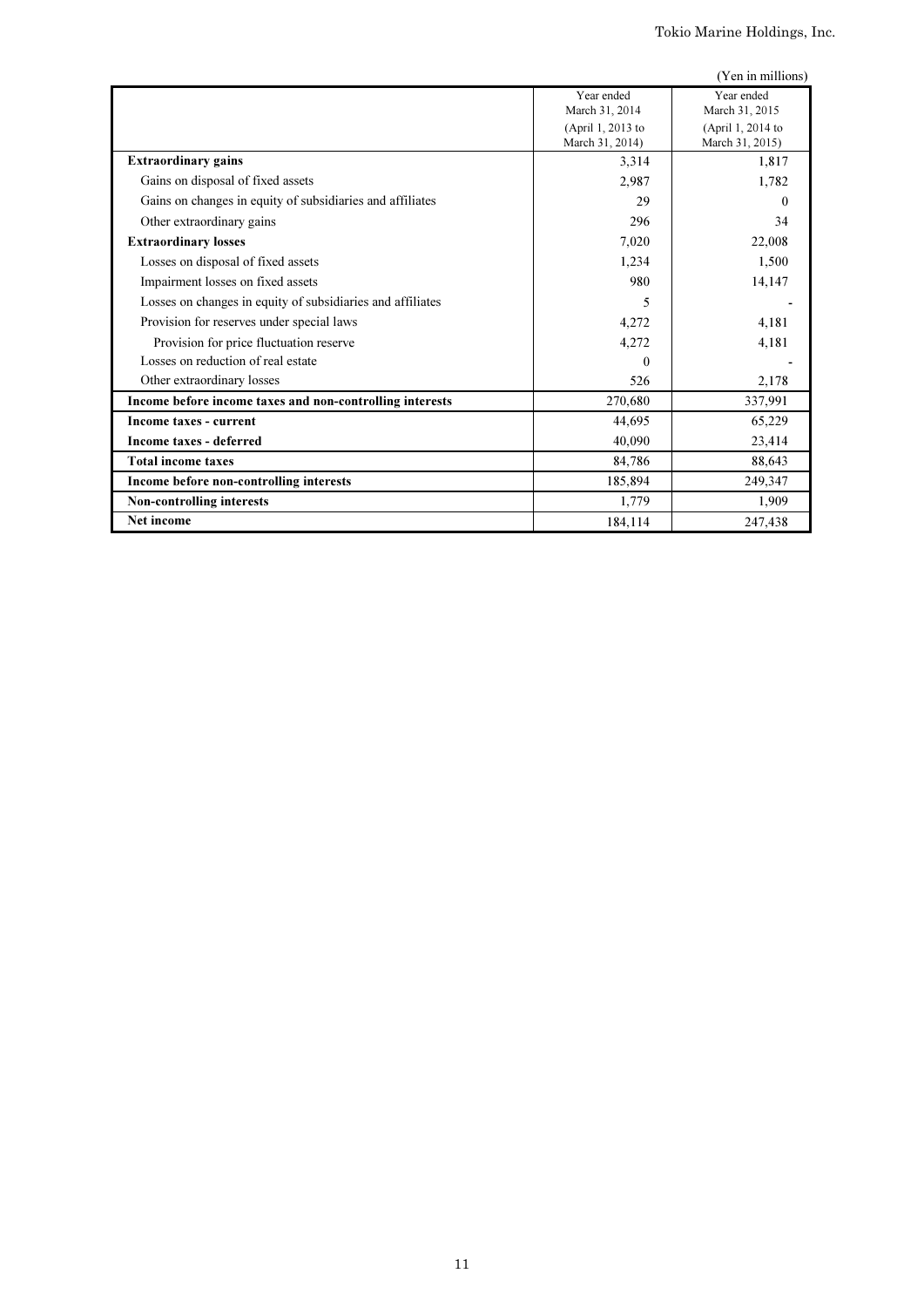# **(Consolidated Statement of Comprehensive Income)**

|                                                                    |                   | (Yen in millions) |
|--------------------------------------------------------------------|-------------------|-------------------|
|                                                                    | Year ended        | Year ended        |
|                                                                    | March 31, 2014    | March 31, 2015    |
|                                                                    | (April 1, 2013 to | (April 1, 2014 to |
|                                                                    | March 31, 2014)   | March 31, 2015)   |
| Income before non-controlling interests                            | 185,894           | 249,347           |
| Other comprehensive income                                         |                   |                   |
| Unrealized gains on securities, net of taxes                       | 66,096            | 607,578           |
| Deferred gains (losses) on hedge transactions                      | (3,699)           | 961               |
| Foreign currency translation adjustments                           | 192,057           | 133,452           |
| Remeasurements of defined benefit plans, net of taxes              |                   | 4,567             |
| Share of other comprehensive income of affiliates accounted for by | 1,929             | 1,117             |
| the equity method                                                  |                   |                   |
| Total other comprehensive income                                   | 256,382           | 747,677           |
| <b>Total comprehensive income</b>                                  | 442,277           | 997,024           |
| Comprehensive income attributable to:                              |                   |                   |
| Owners of the parent                                               | 438,914           | 992,980           |
| Non-controlling interests                                          | 3,363             | 4,044             |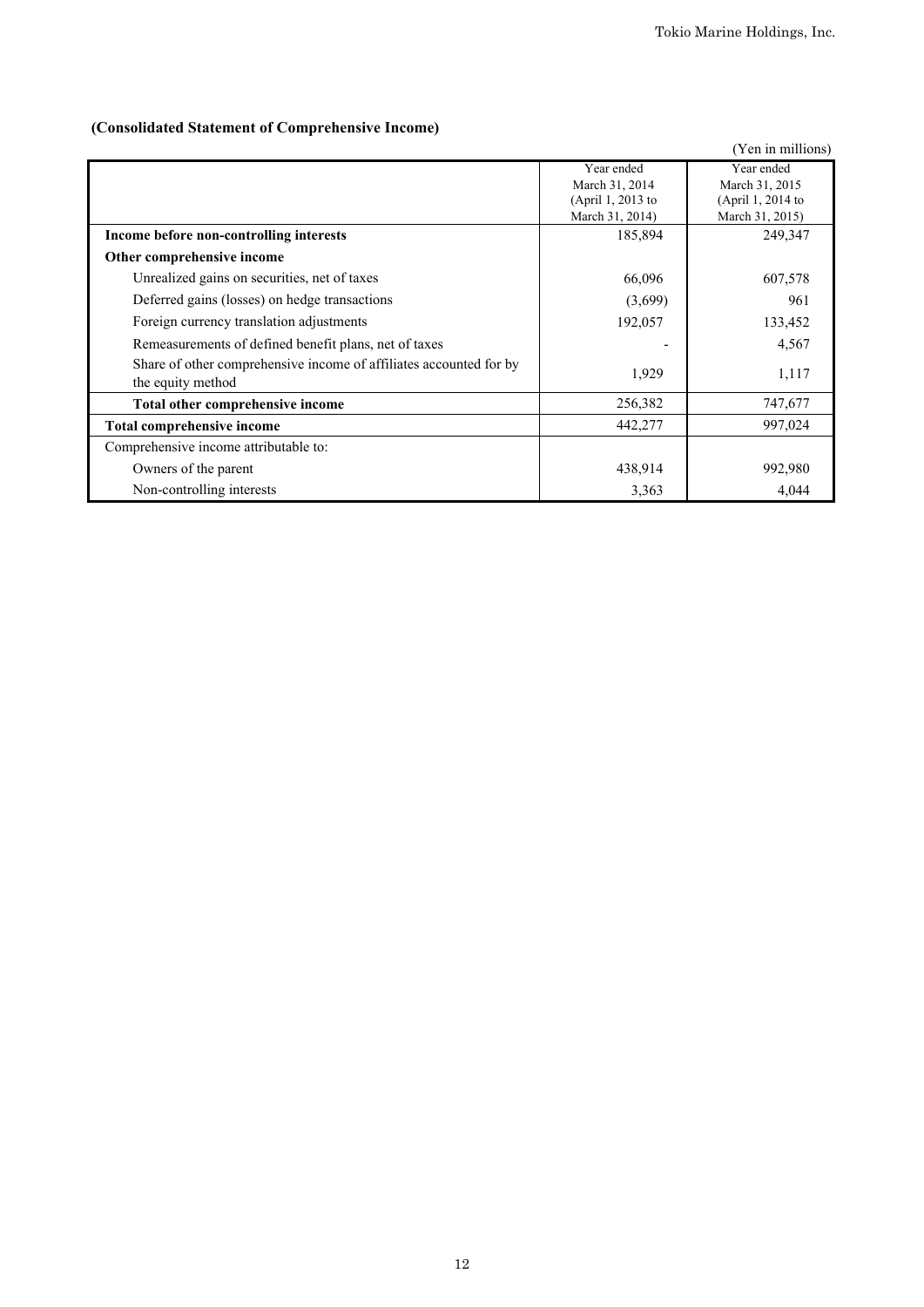# (3) Consolidated Statement of Changes in Shareholders' Equity

| $\frac{1}{2}$<br>(Yen in millions)                      |                      |                      |                 |                                  |  |  |
|---------------------------------------------------------|----------------------|----------------------|-----------------|----------------------------------|--|--|
|                                                         | Shareholders' equity |                      |                 |                                  |  |  |
|                                                         | Share capital        | Retained<br>earnings | Treasury shares | Total<br>shareholders'<br>equity |  |  |
| Beginning balance                                       | 150,000              | 1,088,315            | (7, 237)        | 1,231,078                        |  |  |
| Cumulative effects of changes<br>in accounting policies |                      |                      |                 |                                  |  |  |
| <b>Restated balance</b>                                 | 150,000              | 1,088,315            | (7, 237)        | 1,231,078                        |  |  |
| Changes during the year                                 |                      |                      |                 |                                  |  |  |
| Dividends                                               |                      | (44, 110)            |                 | (44, 110)                        |  |  |
| Net income                                              |                      | 184,114              |                 | 184,114                          |  |  |
| Purchase of treasury shares                             |                      |                      | (128)           | (128)                            |  |  |
| Disposal of treasury shares                             |                      | (142)                | 649             | 506                              |  |  |
| Cancellation of treasury shares                         |                      |                      |                 |                                  |  |  |
| Changes in<br>the scope of consolidation                |                      | 3,925                |                 | 3,925                            |  |  |
| Others                                                  |                      | (1,068)              |                 | (1,068)                          |  |  |
| Net changes in items other<br>than shareholders' equity |                      |                      |                 |                                  |  |  |
| Total changes during the year                           |                      | 142,719              | 520             | 143,239                          |  |  |
| Ending balance                                          | 150,000              | 1,231,034            | (6,716)         | 1,374,318                        |  |  |

|                                                         |                                                    | Accumulated other comprehensive income                 |                            |                                                                |        |                                                |                  |
|---------------------------------------------------------|----------------------------------------------------|--------------------------------------------------------|----------------------------|----------------------------------------------------------------|--------|------------------------------------------------|------------------|
|                                                         | Unrealized gains<br>on securities.<br>net of taxes | Deferred gains<br>(losses) on<br>hedge<br>transactions | translation<br>adjustments | Foreign currency Remeasurements<br>of defined<br>benefit plans | rights | Share acquisition Non-controlling<br>interests | Total net assets |
| Beginning balance                                       | 1,172,896                                          | 21,921                                                 | (85,226)                   |                                                                | 1,763  | 20,749                                         | 2,363,183        |
| Cumulative effects of changes<br>in accounting policies |                                                    |                                                        |                            |                                                                |        |                                                |                  |
| Restated balance                                        | 1,172,896                                          | 21,921                                                 | (85,226)                   |                                                                | 1,763  | 20,749                                         | 2,363,183        |
| Changes during the year                                 |                                                    |                                                        |                            |                                                                |        |                                                |                  |
| Dividends                                               |                                                    |                                                        |                            |                                                                |        |                                                | (44, 110)        |
| Net income                                              |                                                    |                                                        |                            |                                                                |        |                                                | 184,114          |
| Purchase of treasury shares                             |                                                    |                                                        |                            |                                                                |        |                                                | (128)            |
| Disposal of treasury shares                             |                                                    |                                                        |                            |                                                                |        |                                                | 506              |
| Cancellation of treasury shares                         |                                                    |                                                        |                            |                                                                |        |                                                |                  |
| Changes in<br>the scope of consolidation                |                                                    |                                                        |                            |                                                                |        |                                                | 3,925            |
| Others                                                  |                                                    |                                                        |                            |                                                                |        |                                                | (1,068)          |
| Net changes in items other<br>than shareholders' equity | 66,762                                             | (3,699)                                                | 191,736                    | (25,946)                                                       | 128    | 3,709                                          | 232,690          |
| Total changes during the year                           | 66,762                                             | (3,699)                                                | 191,736                    | (25,946)                                                       | 128    | 3,709                                          | 375,930          |
| Ending balance                                          | 1,239,658                                          | 18,222                                                 | 106,510                    | (25,946)                                                       | 1,891  | 24,459                                         | 2,739,114        |

Year ended March 31, 2014 (April 1, 2013 to March 31, 2014) (Yen in millions)

(Note) "Others" consisted mainly of reclassification adjustments of deferred tax in accordance with accounting standards adopted by foreign consolidated subsidiaries, etc.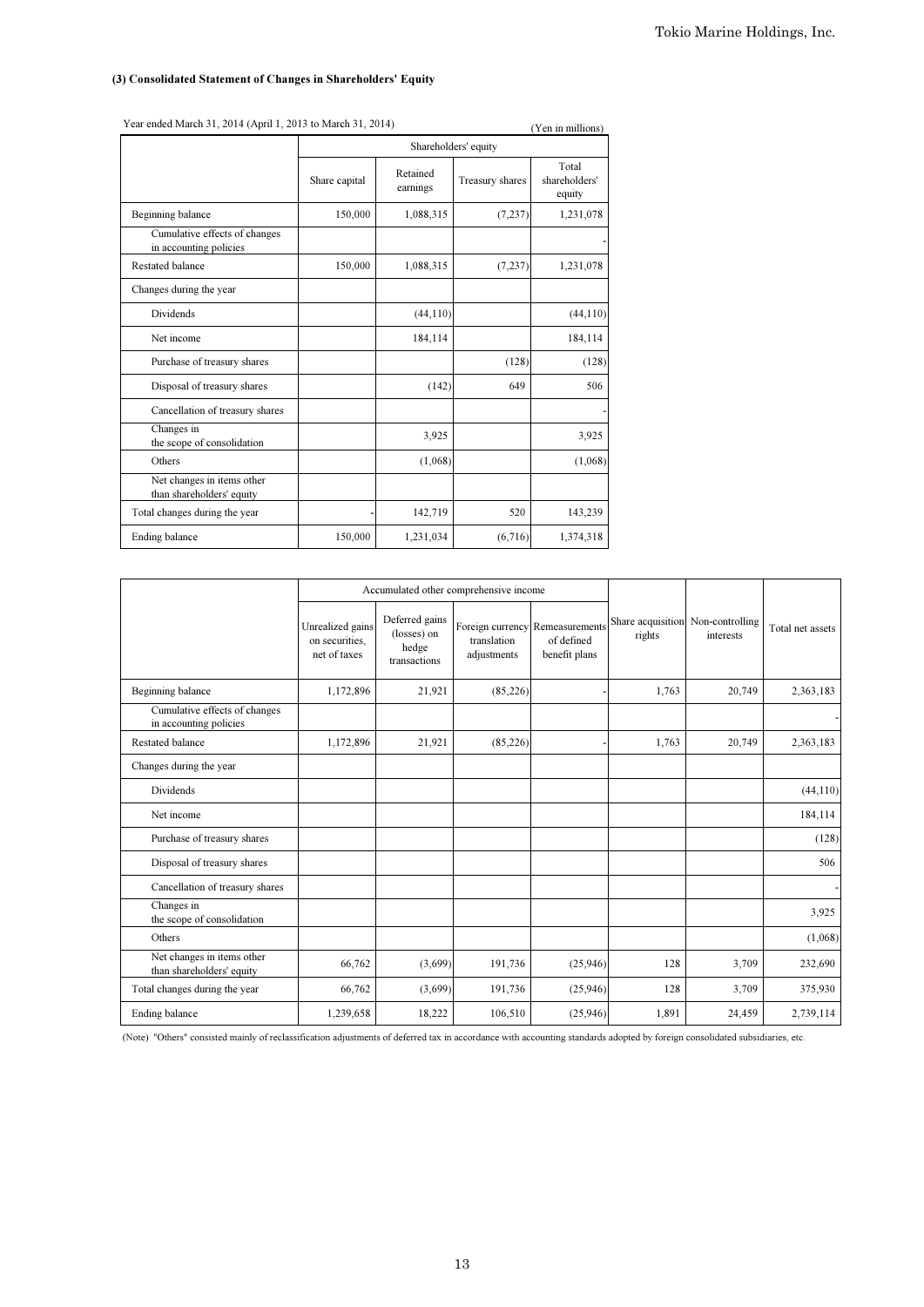Year ended March 31, 2015 (April 1, 2014 to March 31, 2015) (Yen in millions)

|                                                         |                      |                      |                 | $(1$ ch in immons)               |  |  |
|---------------------------------------------------------|----------------------|----------------------|-----------------|----------------------------------|--|--|
|                                                         | Shareholders' equity |                      |                 |                                  |  |  |
|                                                         | Share capital        | Retained<br>earnings | Treasury shares | Total<br>shareholders'<br>equity |  |  |
| Beginning balance                                       | 150,000              | 1,231,034            | (6,716)         | 1,374,318                        |  |  |
| Cumulative effects of changes<br>in accounting policies |                      | (12, 268)            |                 | (12, 268)                        |  |  |
| Restated balance                                        | 150,000              | 1,218,765            | (6,716)         | 1,362,049                        |  |  |
| Changes during the year                                 |                      |                      |                 |                                  |  |  |
| Dividends                                               |                      | (61, 383)            |                 | (61, 383)                        |  |  |
| Net income                                              |                      | 247,438              |                 | 247,438                          |  |  |
| Purchase of treasury shares                             |                      |                      | (50, 113)       | (50, 113)                        |  |  |
| Disposal of treasury shares                             |                      | (56)                 | 515             | 458                              |  |  |
| Cancellation of treasury shares                         |                      | (45,276)             | 45,276          |                                  |  |  |
| Changes in<br>the scope of consolidation                |                      | (916)                |                 | (916)                            |  |  |
| Others                                                  |                      | (724)                |                 | (724)                            |  |  |
| Net changes in items other<br>than shareholders' equity |                      |                      |                 |                                  |  |  |
| Total changes during the year                           |                      | 139,080              | (4,321)         | 134,759                          |  |  |
| Ending balance                                          | 150,000              | 1,357,846            | (11,038)        | 1,496,808                        |  |  |

|                                                         | Accumulated other comprehensive income             |                                                        |                            |                                                                |                                             |           |                  |
|---------------------------------------------------------|----------------------------------------------------|--------------------------------------------------------|----------------------------|----------------------------------------------------------------|---------------------------------------------|-----------|------------------|
|                                                         | Unrealized gains<br>on securities.<br>net of taxes | Deferred gains<br>(losses) on<br>hedge<br>transactions | translation<br>adjustments | Foreign currency Remeasurements<br>of defined<br>benefit plans | Share acquisition Non-controlling<br>rights | interests | Total net assets |
| Beginning balance                                       | 1,239,658                                          | 18,222                                                 | 106,510                    | (25,946)                                                       | 1,891                                       | 24,459    | 2,739,114        |
| Cumulative effects of changes<br>in accounting policies |                                                    |                                                        |                            |                                                                |                                             | (5)       | (12, 274)        |
| <b>Restated balance</b>                                 | 1,239,658                                          | 18,222                                                 | 106,510                    | (25,946)                                                       | 1,891                                       | 24,453    | 2,726,839        |
| Changes during the year                                 |                                                    |                                                        |                            |                                                                |                                             |           |                  |
| <b>Dividends</b>                                        |                                                    |                                                        |                            |                                                                |                                             |           | (61, 383)        |
| Net income                                              |                                                    |                                                        |                            |                                                                |                                             |           | 247,438          |
| Purchase of treasury shares                             |                                                    |                                                        |                            |                                                                |                                             |           | (50, 113)        |
| Disposal of treasury shares                             |                                                    |                                                        |                            |                                                                |                                             |           | 458              |
| Cancellation of treasury shares                         |                                                    |                                                        |                            |                                                                |                                             |           |                  |
| Changes in<br>the scope of consolidation                |                                                    |                                                        |                            |                                                                |                                             |           | (916)            |
| Others                                                  |                                                    |                                                        |                            |                                                                |                                             |           | (724)            |
| Net changes in items other<br>than shareholders' equity | 607,249                                            | 961                                                    | 130,690                    | 4,548                                                          | 145                                         | 4,461     | 748,057          |
| Total changes during the year                           | 607,249                                            | 961                                                    | 130,690                    | 4,548                                                          | 145                                         | 4,461     | 882,816          |
| Ending balance                                          | 1,846,908                                          | 19,183                                                 | 237,201                    | (21, 397)                                                      | 2,037                                       | 28,915    | 3,609,655        |

(Note) "Others" consisted mainly of reclassification adjustments of deferred tax in accordance with accounting standards adopted by foreign consolidated subsidiaries.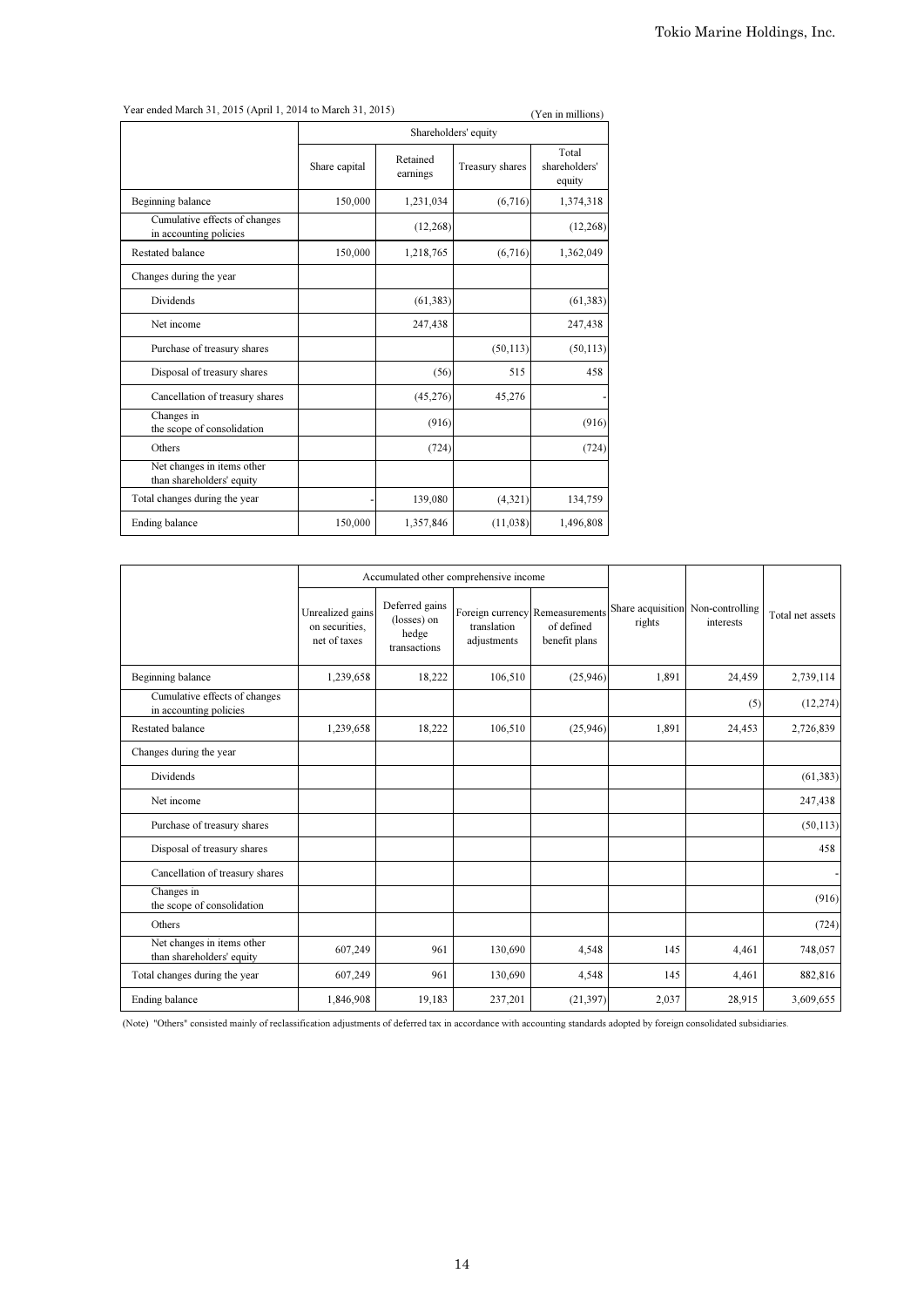# Tokio Marine Holdings, Inc.

# (4) Consolidated Statement of Cash Flows

|                                                                                          |                   | (Yen in millions) |
|------------------------------------------------------------------------------------------|-------------------|-------------------|
|                                                                                          | Year ended        | Year ended        |
|                                                                                          | March 31, 2014    | March 31, 2015    |
|                                                                                          | (April 1, 2013 to | (April 1, 2014 to |
|                                                                                          | March 31, 2014)   | March 31, 2015)   |
| Cash flows from operating activities                                                     |                   |                   |
| Income before income taxes and non-controlling interests                                 | 270,680           | 337,991           |
| Depreciation                                                                             | 42,089            | 42,611            |
| Impairment losses on fixed assets                                                        | 980               | 14,144            |
| Amortization of goodwill                                                                 | 29,549            | 30,140            |
| Amortization of negative goodwill                                                        | (10,229)          | (10, 229)         |
| Increase (decrease) in outstanding claims                                                | 138,850           | 81,094            |
| Increase (decrease) in underwriting reserves                                             | 347,072           | 380,961           |
| Increase (decrease) in allowance for doubtful accounts                                   | (14,730)          | 1,341             |
| Increase (decrease) in net defined benefit liability                                     | (1,041)           | 7,199             |
| Increase (decrease) in provision for retirement benefits for directors                   | 6                 | (19)              |
| Increase (decrease) in provision for employees' bonus                                    | 878               | 9,133             |
| Increase (decrease) in price fluctuation reserve                                         | 4,272             | 4,181             |
| Interest and dividends                                                                   | (305, 816)        | (364, 627)        |
| Net losses (gains) on securities                                                         | (91, 848)         | (106, 015)        |
| Interest expenses                                                                        | 6,726             | 6,601             |
| Foreign exchange losses (gains)                                                          | (10, 235)         | (1,570)           |
| Losses (gains) on tangible fixed assets                                                  | (1,769)           | (281)             |
| Equity in losses (earnings) of affiliates                                                | 1,080             | (304)             |
| Investment losses (gains) on separate accounts                                           | (267, 275)        | (265, 636)        |
| Decrease (increase) in other assets (other than investing and financing activities)      | 7,894             | (195, 284)        |
| Increase (decrease) in other liabilities (other than investing and financing activities) | (65, 488)         | 191,157           |
| Others                                                                                   | (7,693)           | (2,222)           |
| I Sub-total                                                                              | 73,952            | 160,366           |
| Interest and dividends received                                                          | 318,322           | 360,469           |
| Interest paid                                                                            | (7,659)           | (7,609)           |
| Income taxes paid                                                                        | (64, 450)         | (53, 374)         |
| Others                                                                                   | 104,565           | 224,842           |
| Net cash provided by (used in) operating activities<br>(a)                               | 424,729           | 684,693           |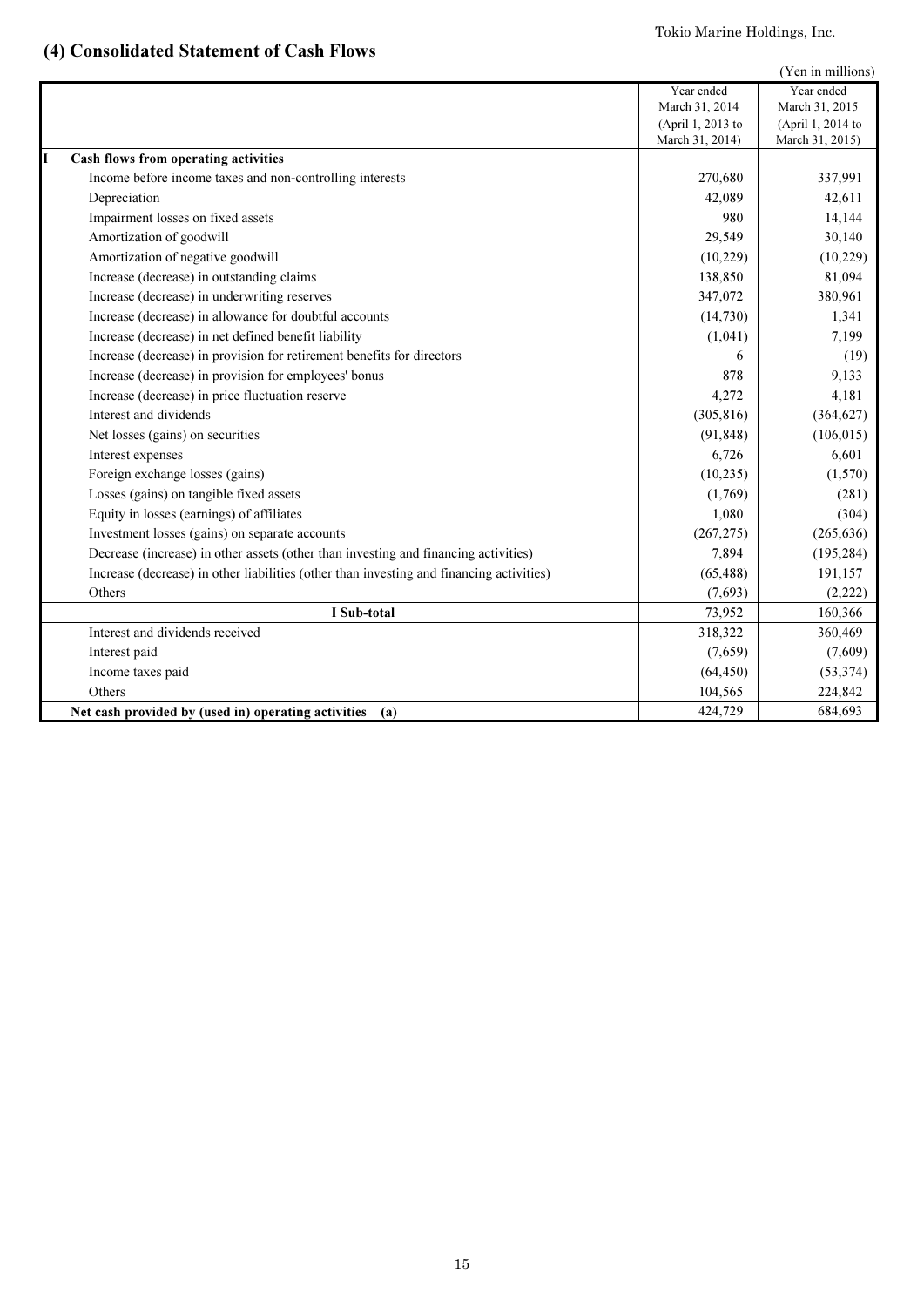Tokio Marine Holdings, Inc.

|      |                                                                                          |                   | (Yen in millions) |
|------|------------------------------------------------------------------------------------------|-------------------|-------------------|
|      |                                                                                          | Year ended        | Year ended        |
|      |                                                                                          | March 31, 2014    | March 31, 2015    |
|      |                                                                                          | (April 1, 2013 to | (April 1, 2014 to |
|      |                                                                                          | March 31, 2014)   | March 31, 2015)   |
| Ш    | Cash flows from investing activities                                                     |                   |                   |
|      | Net decrease (increase) in deposits                                                      | 179,543           | 74,758            |
|      | Purchases of monetary receivables bought                                                 | (410,080)         | (603, 232)        |
|      | Proceeds from sales and redemption of monetary receivables bought                        | 335,522           | 426,632           |
|      | Purchase of money trusts                                                                 | (1,100)           | (2,100)           |
|      | Proceeds from sales of money trusts                                                      | 3,830             | 105               |
|      | Purchases of securities                                                                  | (4,571,679)       | (3,358,594)       |
|      | Proceeds from sales and redemption of securities                                         | 4,326,353         | 3,877,623         |
|      | New loans                                                                                | (160,740)         | (481, 420)        |
|      | Proceeds from collection of loans                                                        | 173,722           | 166,464           |
|      | Change in cash collateral under security borrowing and lending transactions              | (34,985)          | 164,725           |
|      | Others                                                                                   | (2,156)           | (6,603)           |
|      | II Sub-total<br>(b)                                                                      | (161,771)         | 258,358           |
|      | $\mathbf +$<br>(a)<br>(b)                                                                | 262,958           | 943,052           |
|      | Purchases of tangible fixed assets                                                       | (14, 678)         | (14, 441)         |
|      | Proceeds from sales of tangible fixed assets                                             | 8,240             | 5,238             |
|      | Payments for additional investments in subsidiaries                                      | (5)               |                   |
|      | Net cash provided by (used in) investing activities                                      | (168, 214)        | 249,155           |
|      | <b>III</b> Cash flows from financing activities                                          |                   |                   |
|      | Proceeds from borrowing                                                                  | 10,539            | 3,616             |
|      | Repayments of borrowing                                                                  | (75,001)          | (106, 001)        |
|      | Proceeds from issuance of short-term corporate bonds                                     | 4,999             | 4,999             |
|      | Redemption of short-term corporate bonds                                                 | (5,000)           | (5,000)           |
|      | Proceeds from issuance of corporate bonds                                                |                   | 2,975             |
|      | Redemption of corporate bonds                                                            | (23,060)          | (26, 580)         |
|      | Change in cash collateral under security lending transactions                            | (212,742)         | (201, 587)        |
|      | Purchase of treasury share                                                               | (128)             | (50, 113)         |
|      | Dividends paid                                                                           | (44,060)          | (61, 333)         |
|      | Dividends paid to non-controlling interests                                              | (550)             | (374)             |
|      | Proceeds from paid-up share capital from non-controlling interests                       | 299               |                   |
|      | Others                                                                                   | (1,773)           | (845)             |
|      | Net cash provided by (used in) financing activities                                      | (346, 478)        | (440, 243)        |
| IV   | Effect of exchange rate changes on cash and cash equivalents                             | 33,794            | 14,422            |
| V    | Net increase (decrease) in cash and cash equivalents                                     | (56, 168)         | 508,027           |
| VI   | Cash and cash equivalents at beginning of year                                           | 979,389           | 924,499           |
|      | VII Increase in cash and cash equivalents due to newly consolidated subsidiaries         | 1,278             |                   |
|      | VIII Decrease in cash and cash equivalents due to exclusion of consolidated subsidiaries |                   | (2,012)           |
| IX - | Cash and cash equivalents at end of year                                                 | 924,499           | 1,430,514         |
|      |                                                                                          |                   |                   |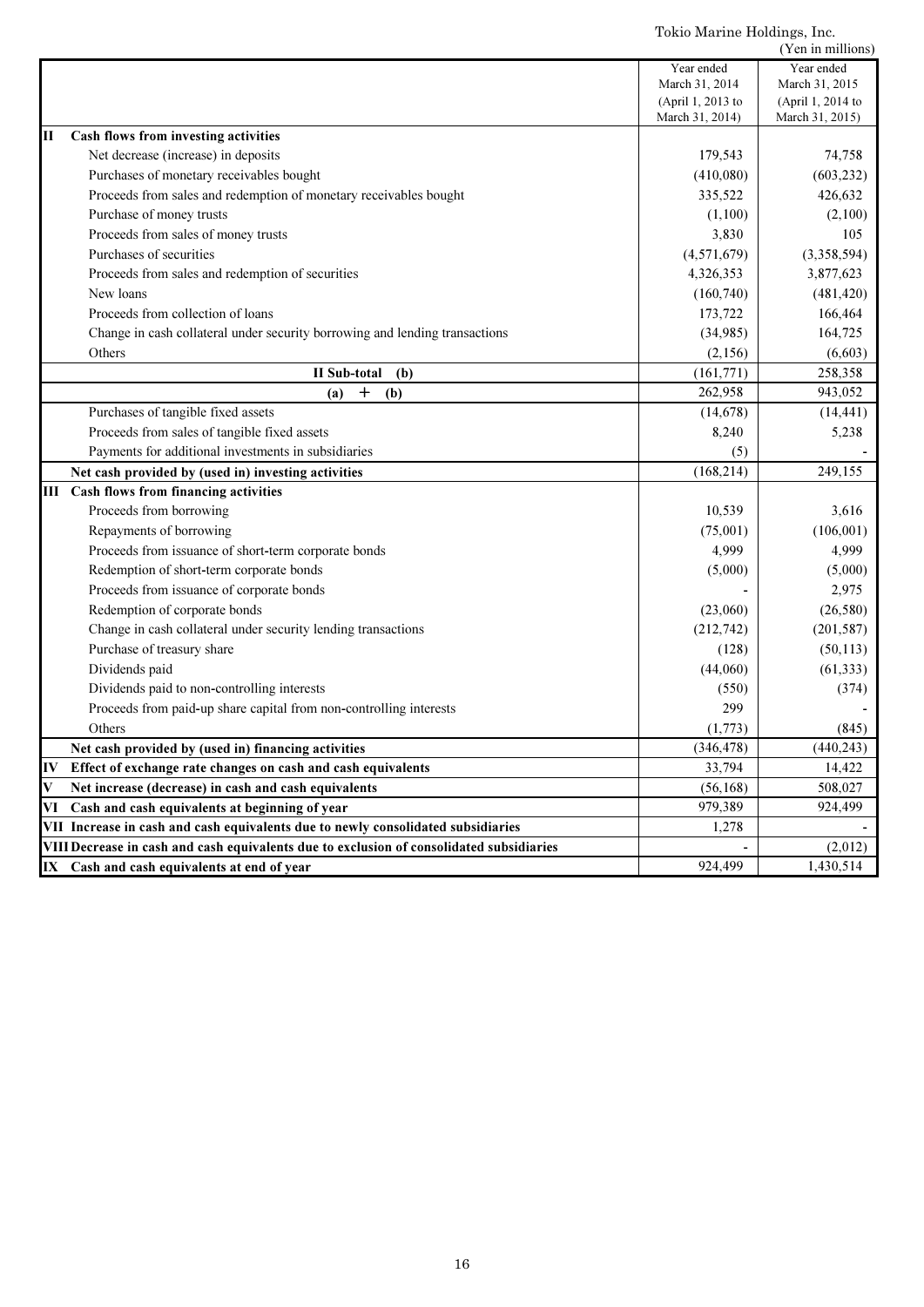# **(5) Notes regarding going concern assumption**

Not applicable.

# **(6) Changes in significant matters related to consolidated financial statements**

# **(Significant changes with respect to subsidiaries of the Company during the year ended March 31, 2015)**

Tokio Marine & Nichido Financial Life Insurance Co., Ltd. has been excluded from the scope of consolidation due to its merger into Tokio Marine & Nichido Life Insurance Co., Ltd. on October 1, 2014.

# **(Changes in accounting policies to reflect amendments of accounting standards and related matters)**

Regarding Accounting Standard for Retirement Benefits (ASBJ Statement No.26, May 17, 2012; hereinafter the "Accounting Standard for Retirement Benefits") and the Guidance on Accounting Standard for Retirement Benefits (ASBJ Guidance No.25, May 17, 2012; hereinafter the "Guidance on Retirement Benefits"), the Company has been applying the provisions stated in Clause 35 of the Accounting Standard for Retirement Benefits and in Clause 67 of the Guidance on Retirement Benefits since the beginning of the fiscal year 2014 and reviewed its method of calculating retirement benefit obligations and service costs. The Company has changed the attribution method for projected retirement benefits from the point basis to the benefit formula basis. Also, the Company has changed the method for determining the discount rate from the use of the period approximate to the expected average remaining working lives of employees to the use of a single weighted average discount rate reflecting the estimated timing and amount of benefit payments.

The application of the Accounting Standard for Retirement Benefits and the Guidance on Retirement Benefits is subject to the transitional accounting treatment set forth in Clause 37 of the Accounting Standard for Retirement Benefits, and the effect of the change is included in retained earnings at the beginning of the fiscal year 2014.

As a result, net defined benefit assets decreased by 153 million yen, net defined benefit liabilities increased by 17,562 million yen and retained earnings decreased by 12,268 million yen at the beginning of the fiscal year 2014. Also, ordinary profit and income before income taxes and non-controlling interests for the fiscal year 2014 increased by 1,250 million yen, respectively.

The effect of this change on per-share figures is described on the relevant section.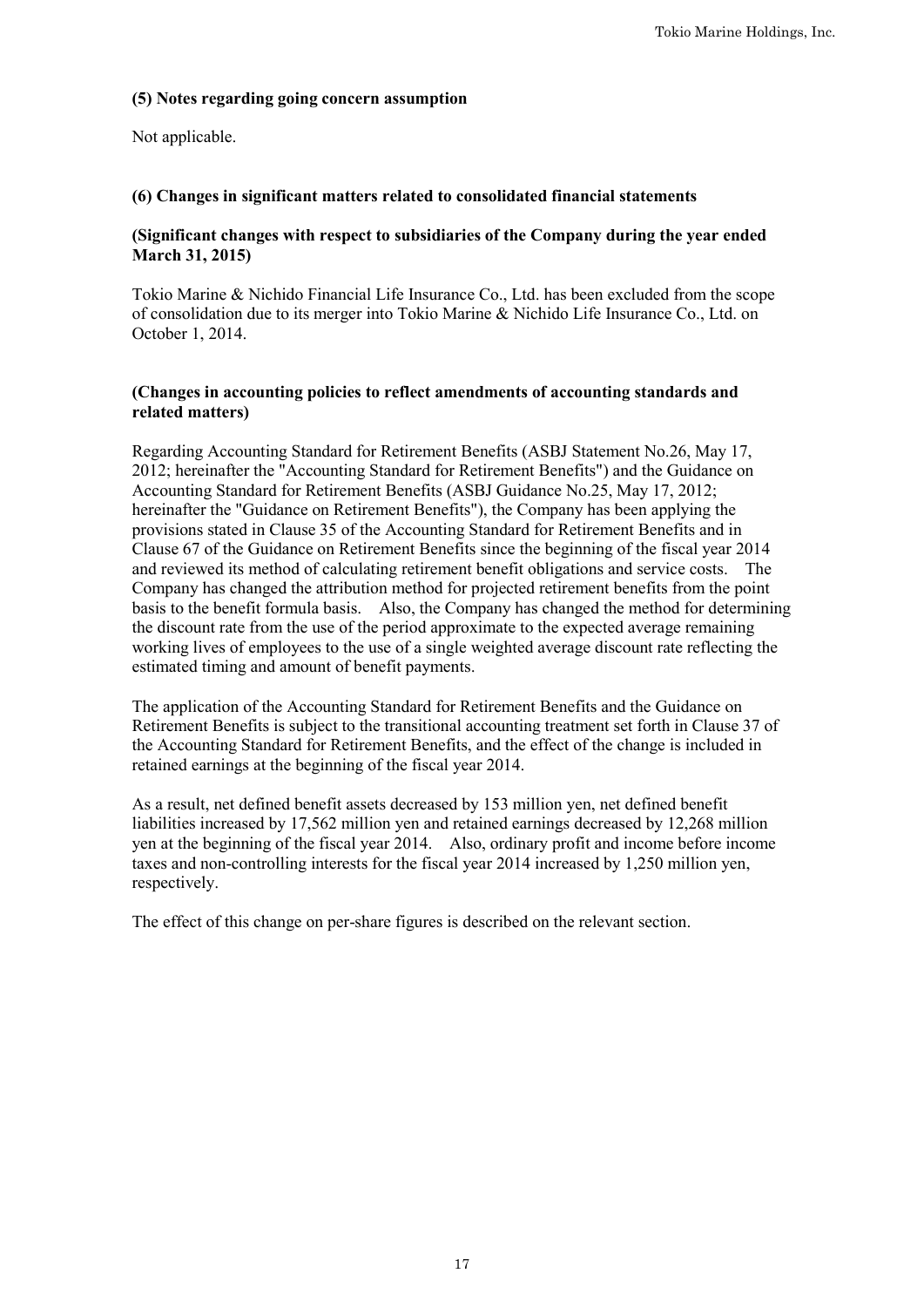# (7) Additional Information

# (Effects of changes in the corporate income tax rate)

Following the promulgation of the "Act for Partial Amendment of the Income Tax Act, etc." (Act No. 9, 2015) on March 31, 2015, Japanese Corporation Tax is reduced effective for the fiscal years beginning on and after April 1, 2015.

As a result of this change, deferred tax liabilities (net of deferred tax assets) decreased by 15,566 million yen, and unrealized gains on securities, net of taxes increased by 49,135 million yen. Also, income before income taxes and non-controlling interests increased by 2,296 million yen and net income decreased by 30,119 million yen.

The Company and Tokio Marine & Nichido Fire Insurance Co., Ltd. applied following statutory effective tax rates for the calculation of deferred tax assets and liabilities related to the temporary differences which will be resolved in the fiscal years beginning on and after April 1, 2015:

a. The Company

- Before the change: 35.6%
- Fiscal year beginning on April 1, 2015: 33.1%
- Fiscal years beginning on and after April 1, 2016: 32.3%
- b. Tokio Marine & Nichido Fire Insurance Co., Ltd.
- Before the change: 30.7%
- Fiscal years beginning on and after April 1, 2015: 28.7%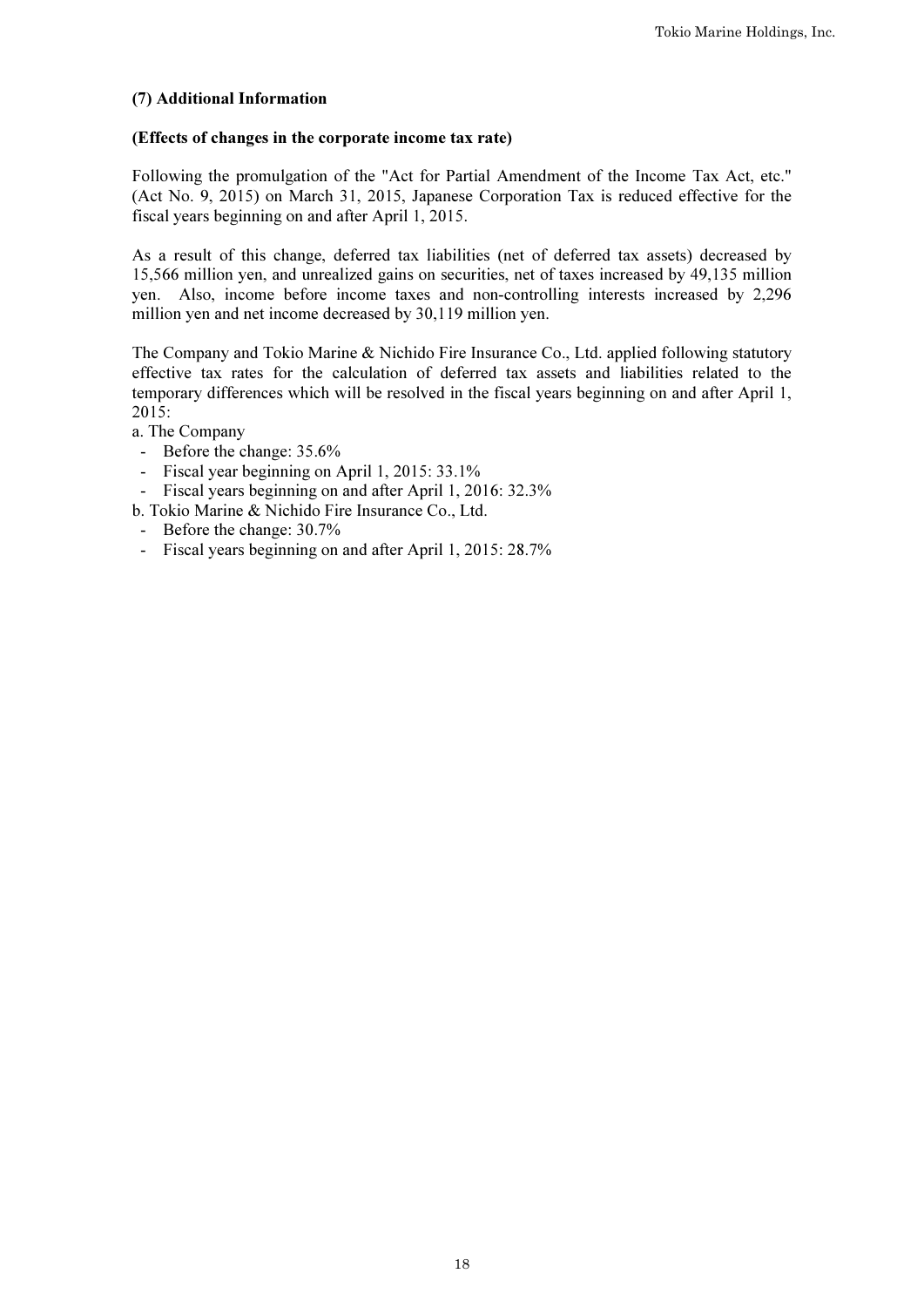### (Segment information)

Year ended March 31, 2014 (April 1, 2013 to March 31, 2014)

| (Yen in millions)                                                  |                                                   |                               |                       |                        |            |                         |                                                                     |  |  |  |
|--------------------------------------------------------------------|---------------------------------------------------|-------------------------------|-----------------------|------------------------|------------|-------------------------|---------------------------------------------------------------------|--|--|--|
|                                                                    |                                                   |                               | Reportable segments   |                        |            |                         | Amounts                                                             |  |  |  |
|                                                                    | Domestic<br>property and<br>casualty<br>insurance | Domestic<br>life<br>insurance | Overseas<br>insurance | Financial<br>and other | Total      | Adjustments<br>(Note 1) | shown on the<br>consolidated<br>financial<br>statements<br>(Note 2) |  |  |  |
| Ordinary income                                                    |                                                   |                               |                       |                        |            |                         |                                                                     |  |  |  |
| Ordinary income from external customers                            | 2,428,130                                         | 542,674                       | 1,162,714             | 50,740                 | 4,184,260  | (18, 129)               | 4,166,130                                                           |  |  |  |
| Ordinary income from transactions with other<br>operating segments | 8,187                                             | 268                           | 258                   | 24,400                 | 33,115     | (33, 115)               |                                                                     |  |  |  |
| Total                                                              | 2,436,318                                         | 542,942                       | 1,162,972             | 75,141                 | 4,217,375  | (51, 244)               | 4,166,130                                                           |  |  |  |
| Segment profit                                                     | 116,765                                           | 28,574                        | 123,274               | 5,777                  | 274,392    | (5)                     | 274,386                                                             |  |  |  |
| Segment assets                                                     | 7,739,844                                         | 6,966,350                     | 4,170,614             | 99,908                 | 18,976,718 | (28, 717)               | 18,948,000                                                          |  |  |  |
| Other items                                                        |                                                   |                               |                       |                        |            |                         |                                                                     |  |  |  |
| Depreciation                                                       | 14,495                                            | 383                           | 26,748                | 462                    | 42,089     |                         | 42,089                                                              |  |  |  |
| Amortization of goodwill                                           | 296                                               |                               | 29,253                |                        | 29,549     |                         | 29,549                                                              |  |  |  |
| Amortization of negative goodwill                                  | 8,917                                             | 248                           | 917                   | 145                    | 10,229     |                         | 10,229                                                              |  |  |  |
| Interest and dividends                                             | 120,223                                           | 77,650                        | 108,618               | 403                    | 306,896    | (1,080)                 | 305,816                                                             |  |  |  |
| Interest expenses                                                  | 2,115                                             | 1,031                         | 3,561                 | 24                     | 6,732      | (6)                     | 6,726                                                               |  |  |  |
| Equity in earnings (losses) of affiliates                          |                                                   |                               | (1,080)               |                        | (1,080)    |                         | (1,080)                                                             |  |  |  |
| Investments in affiliates accounted for by the<br>equity method    |                                                   |                               | 16,892                | -                      | 16,892     |                         | 16,892                                                              |  |  |  |
| Increase in tangible and intangible fixed assets                   | 10.994                                            | 864                           | 8,056                 | 435                    | 20,351     | (70)                    | 20,280                                                              |  |  |  |

(Note)

1. Descriptions of "Adjustments" are as follows:

 "Ordinary expenses". (1) The major component of "Adjustments" for "Ordinary income from external customers" of (18,129) million yen is the transfer of "Reversal of underwriting reserves" of 14,086 million yen. This item is included in "Ordinary income" of "Domestic property and casualty insurance" segment, while in the consolidated statement of income this amount is included in "Provision for underwriting reserves" within

(2) "Adjustments" for "Segment profit" of (5) million yen is the elimination of inter-segment transactions.

(3) "Adjustments" for "Segment assets" of (28,717) million yen is the elimination of inter-segment transactions.

(4) "Adjustments" for "Other items" is the elimination of inter-segment transactions.

2. "Segment profit" is reconciled to "Ordinary profit" in the consolidated statement of income.

Year ended March 31, 2015 (April 1, 2014 to March 31, 2015)

|                                                                    |                                                   |                               |                       |                        |            |                         | (Yen in millions)                                                   |
|--------------------------------------------------------------------|---------------------------------------------------|-------------------------------|-----------------------|------------------------|------------|-------------------------|---------------------------------------------------------------------|
|                                                                    |                                                   |                               | Reportable segments   |                        |            |                         | Amounts                                                             |
|                                                                    | Domestic<br>property and<br>casualty<br>insurance | Domestic<br>life<br>insurance | Overseas<br>insurance | Financial<br>and other | Total      | Adjustments<br>(Note 1) | shown on the<br>consolidated<br>financial<br>statements<br>(Note 2) |
| Ordinary income                                                    |                                                   |                               |                       |                        |            |                         |                                                                     |
| Ordinary income from external customers                            | 2,564,357                                         | 327,348                       | 1,423,249             | 51,026                 | 4,365,982  | (37,999)                | 4,327,982                                                           |
| Ordinary income from transactions with other<br>operating segments | 8,411                                             | 53                            | 349                   | 23,802                 | 32,617     | (32,617)                |                                                                     |
| Total                                                              | 2,572,769                                         | 327,402                       | 1,423,598             | 74.829                 | 4,398,599  | (70,616)                | 4,327,982                                                           |
| Segment profit                                                     | 203,952                                           | 19,130                        | 128,770               | 6,342                  | 358,197    | (15)                    | 358,182                                                             |
| Segment assets                                                     | 8,550,204                                         | 7,029,630                     | 5,277,596             | 53,269                 | 20,910,700 | (21,030)                | 20,889,670                                                          |
| Other items                                                        |                                                   |                               |                       |                        |            |                         |                                                                     |
| Depreciation                                                       | 13,424                                            | 378                           | 28,300                | 507                    | 42,611     |                         | 42,611                                                              |
| Amortization of goodwill                                           | 369                                               |                               | 29,771                |                        | 30,140     |                         | 30,140                                                              |
| Amortization of negative goodwill                                  | 8,917                                             | 248                           | 917                   | 145                    | 10,229     |                         | 10,229                                                              |
| Interest and dividends                                             | 131,542                                           | 81,552                        | 152,302               | 272                    | 365,670    | (1,043)                 | 364,627                                                             |
| Interest expenses                                                  | 1,758                                             | 713                           | 4,118                 | 35                     | 6,625      | (24)                    | 6,601                                                               |
| Equity in earnings (losses) of affiliates                          |                                                   |                               | 304                   |                        | 304        |                         | 304                                                                 |
| Investments in affiliates accounted for by the<br>equity method    |                                                   |                               | 23,240                |                        | 23,240     |                         | 23,240                                                              |
| Increase in tangible and intangible fixed assets                   | 7,735                                             | 332                           | 14,606                | 185                    | 22,859     | (44)                    | 22,814                                                              |

(Note)

1. Descriptions of "Adjustments" are as follows:

 "Reversal of outstanding claims" of 25,200 million yen. This item is included in "Ordinary income" of "Domestic property and casualty insurance" segment, while in the consolidated statement of income this amount is included in "Provision for outstanding claims" within "Ordinary expenses". (1) The major component of "Adjustments" for "Ordinary income from external customers" of (37,999) million yen is the transfer of

(2) "Adjustments" for "Segment profit" of (15) million yen is the elimination of inter-segment transactions.

(3) "Adjustments" for "Segment assets" of (21,030) million yen is the elimination of inter-segment transactions.

(4) "Adjustments" for "Other items" is the elimination of inter-segment transactions.

2. "Segment profit" is reconciled to "Ordinary profit" in the consolidated statement of income.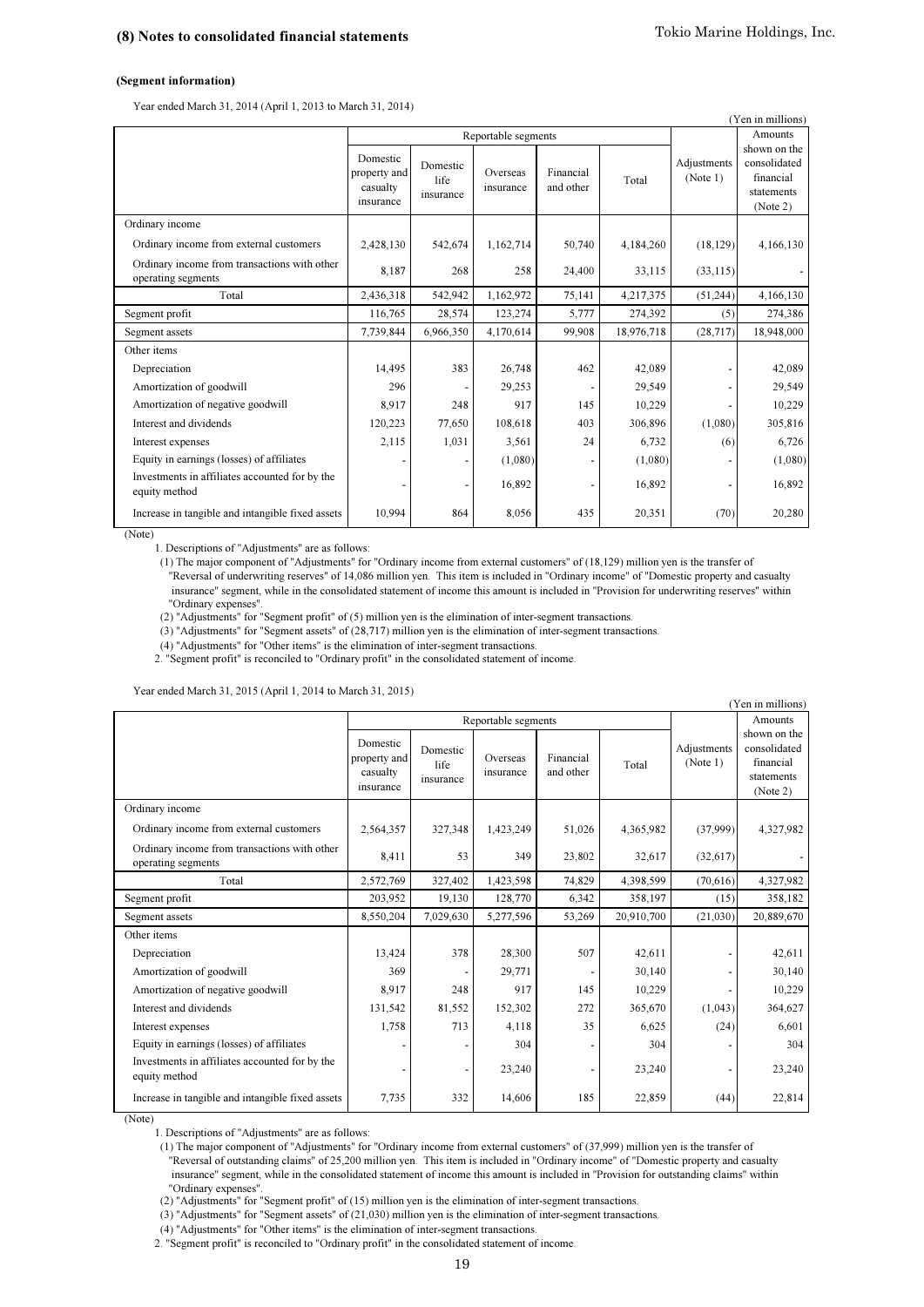## (Per share information)

(Yen)

|                                | Year ended March 31, 2014<br>(April 1, 2013 to March 31, 2014) | Year ended March 31, 2015<br>(April 1, 2014 to March 31, 2015) |
|--------------------------------|----------------------------------------------------------------|----------------------------------------------------------------|
| Net assets per share           | 3,535.84                                                       | 4,742.52                                                       |
| Net income per share - Basic   | 239.98                                                         | 323.97                                                         |
| Net income per share - Diluted | 239.75                                                         | 323.66                                                         |

(Note) 1. As described on the section of (Changes in accounting policies to reflect amendments of accounting standards and related matters) in (6) Changes in significant matters related to consolidated financial statements, the Company has been applying the Accounting Standard for Retirement Benefits and the Guidance on Accounting Standard for Retirement Benefits and the application is subject to the transitional accounting treatment set forth in Clause 37 of the Accounting Standard for Retirement Benefits.

 As a result, "Net assets per share" at the beginning of the fiscal year 2014 is decreased by 15.99 yen and "Net income per share - Basic" and "Net income per share - Diluted" are both increased by 1.13 yen.

2. Calculation of "Net income per share - Basic" and "Net income per share - Diluted" is based on the following figures.

|                                                                         | Year ended March 31, 2014<br>(April 1, 2013 to March 31, 2014) | Year ended March 31, 2015<br>(April 1, 2014 to March 31, 2015) |
|-------------------------------------------------------------------------|----------------------------------------------------------------|----------------------------------------------------------------|
| Net income per share - Basic                                            |                                                                |                                                                |
| Net income (Yen in millions)                                            | 184,114                                                        | 247,438                                                        |
| Net income not attributable<br>to common shareholders (Yen in millions) |                                                                |                                                                |
| Net income attributable<br>to common shares (Yen in millions)           | 184,114                                                        | 247,438                                                        |
| Average number of shares outstanding (In thousand shares)               | 767,199                                                        | 763,755                                                        |
| Net income per share - Diluted                                          |                                                                |                                                                |
| Adjustment of net income (Yen in millions)                              |                                                                |                                                                |
| Increased number<br>of common shares (In thousand shares)               | 740                                                            | 739                                                            |
| Increased number<br>of share acquisition rights (In thousand shares)    | 740                                                            | 739                                                            |

## (Subsequent events)

Not applicable.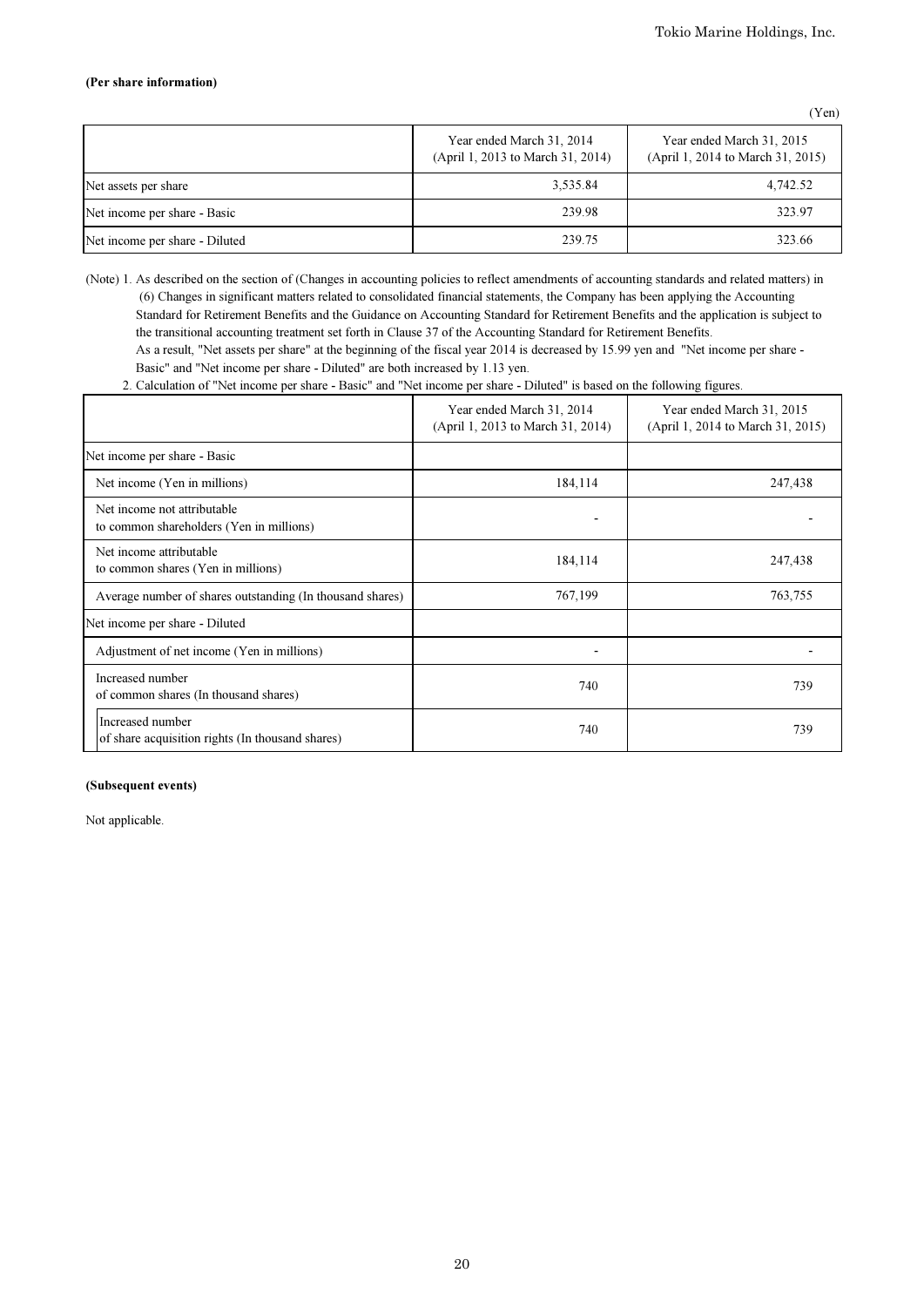# 5. Others (1) Summary of Consolidated Business Results

|  |  | (Yen in millions, except for %) |  |  |  |
|--|--|---------------------------------|--|--|--|
|--|--|---------------------------------|--|--|--|

|                                                                      | Year ended<br>March 31, 2014<br>(April 1, 2013 to<br>March 31, 2014) | Year ended<br>March 31, 2015<br>(April 1, 2014 to<br>March 31, 2015) | Increase<br>(Decrease) | Rate of change |
|----------------------------------------------------------------------|----------------------------------------------------------------------|----------------------------------------------------------------------|------------------------|----------------|
| Ordinary income and expenses                                         |                                                                      |                                                                      |                        | $\frac{0}{0}$  |
| <b>Underwriting income</b>                                           | 3,411,595                                                            | 3,522,420                                                            | 110,825                | 3.2            |
| Net premiums written                                                 | 2,870,714                                                            | 3,127,638                                                            | 256,924                | 8.9            |
| Deposit premiums from policyholders                                  | 103,678                                                              | 113,965                                                              | 10,287                 | 9.9            |
| Life insurance premiums                                              | 378,043                                                              | 220,436                                                              | (157,607)              | (41.7)         |
| <b>Underwriting expenses</b>                                         | 3,180,111                                                            | 3,231,056                                                            | 50,944                 | 1.6            |
| Net claims paid                                                      | 1,550,225                                                            | 1,648,435                                                            | 98,209                 | 6.3            |
| Loss adjustment expenses                                             | 118,886                                                              | 122,863                                                              | 3,977                  | 3.3            |
| Agency commissions and brokerage                                     | 565,794                                                              | 644,620                                                              | 78,826                 | 13.9           |
| Maturity refunds to policyholders                                    | 237,751                                                              | 221,990                                                              | (15,760)               | (6.6)          |
| Life insurance claims                                                | 295,959                                                              | 320,175                                                              | 24,216                 | 8.2            |
| Provision for outstanding claims                                     | 136,152                                                              | 85,043                                                               | (51, 108)              | (37.5)         |
| Provision for underwriting reserves                                  | 270,805                                                              | 182,990                                                              | (87, 815)              | (32.4)         |
| <b>Investment income</b>                                             | 659,548                                                              | 717,527                                                              | 57,979                 | 8.8            |
| Interest and dividends                                               | 305,816                                                              | 364,627                                                              | 58,811                 | 19.2           |
| Gains on sales of securities                                         | 108,134                                                              | 114,727                                                              | 6,593                  | 6.1            |
| <b>Investment expenses</b>                                           | 71,254                                                               | 55,590                                                               | (15,664)               | (22.0)         |
| Losses on sales of securities                                        | 18,790                                                               | 11,788                                                               | (7,001)                | (37.3)         |
| Impairment losses on securities                                      | 1,467                                                                | 4,564                                                                | 3,097                  | 211.1          |
| Operating and general administrative<br>expenses                     | 627,908                                                              | 668,023                                                              | 40,114                 | 6.4            |
| Other ordinary income and expenses                                   | 77,910                                                               | 72,904                                                               | (5,006)                | (6.4)          |
| Equity in earnings (losses) of affiliates                            | (1,080)                                                              | 304                                                                  | 1,384                  | $\blacksquare$ |
| Deferred expenses under Article 113 of<br>the Insurance Business Act | (4,607)                                                              |                                                                      | 4,607                  |                |
| <b>Ordinary profit</b>                                               | 274,386                                                              | 358,182                                                              | 83,795                 | 30.5           |
| <b>Extraordinary gains and losses</b>                                |                                                                      |                                                                      |                        |                |
| Extraordinary gains                                                  | 3,314                                                                | 1,817                                                                | (1, 497)               | (45.2)         |
| <b>Extraordinary losses</b>                                          | 7,020                                                                | 22,008                                                               | 14,987                 | 213.5          |
| <b>Extraordinary gains (losses)</b>                                  | (3,706)                                                              | (20, 191)                                                            | (16, 485)              |                |
| Income before income taxes and non-controlling<br>interests          | 270,680                                                              | 337,991                                                              | 67,310                 | 24.9           |
| Income taxes - current                                               | 44,695                                                               | 65,229                                                               | 20,533                 | 45.9           |
| Income taxes - deferred                                              | 40,090                                                               | 23,414                                                               | (16,676)               | (41.6)         |
| <b>Total income taxes</b>                                            | 84,786                                                               | 88,643                                                               | 3,856                  | 4.5            |
| Income before non-controlling interests                              | 185,894                                                              | 249,347                                                              | 63,453                 | 34.1           |
| Non-controlling interests                                            | 1,779                                                                | 1,909                                                                | 130                    | 7.3            |
| Net income                                                           | 184,114                                                              | 247,438                                                              | 63,323                 | 34.4           |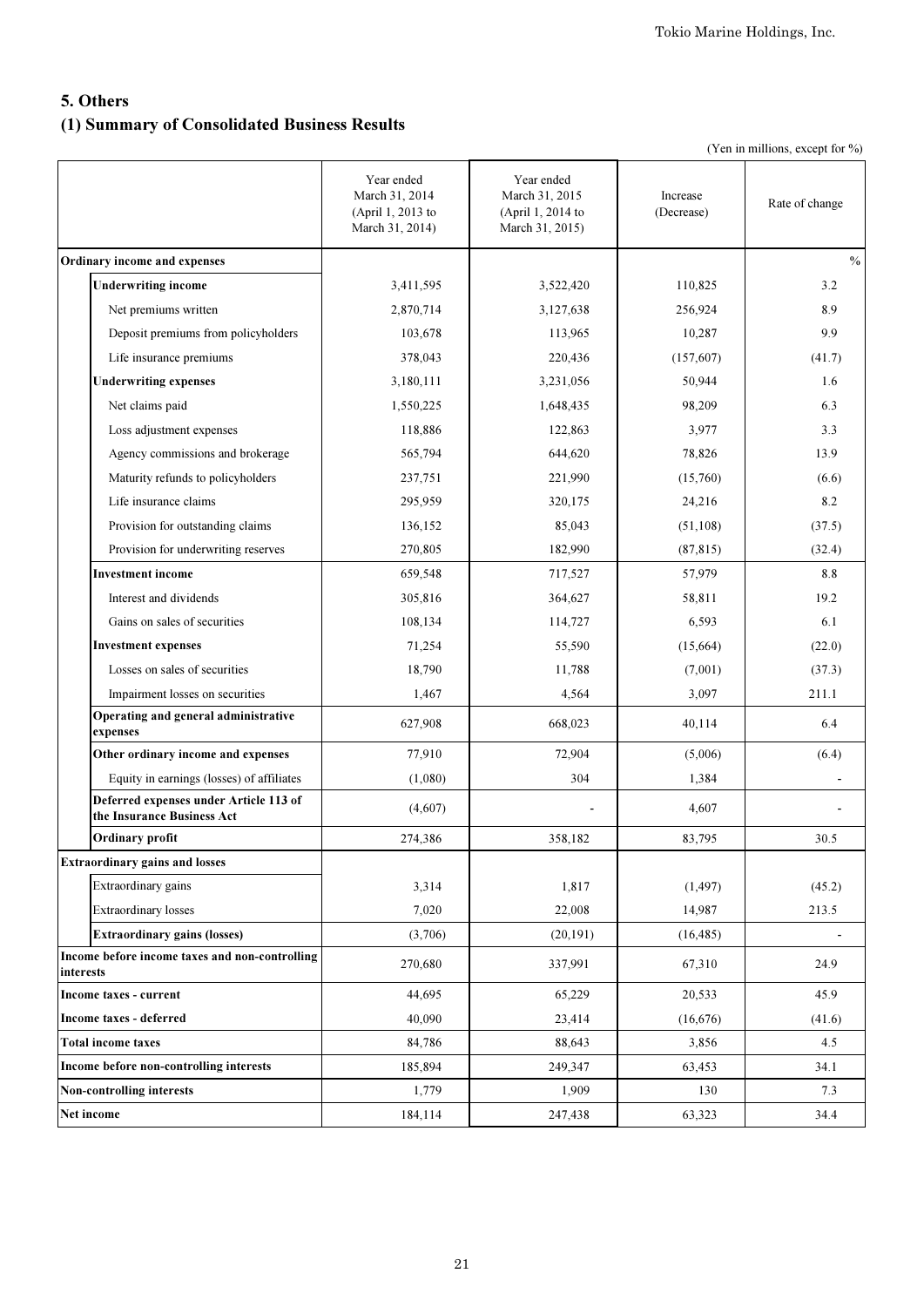# (2) Premiums written and claims paid by lines of business

| Ducer premiums written meruding ueposit premiums from poncynolucis |           |                                   | $($ $\chi$ en in millions, except for $\%$ ) |                                                                |                   |                |
|--------------------------------------------------------------------|-----------|-----------------------------------|----------------------------------------------|----------------------------------------------------------------|-------------------|----------------|
|                                                                    |           | Year ended March 31, 2014         |                                              | Year ended March 31, 2015<br>(April 1, 2014 to March 31, 2015) |                   |                |
|                                                                    |           | (April 1, 2013 to March 31, 2014) |                                              |                                                                |                   |                |
|                                                                    | Amount    | Composition ratio                 | Rate of change                               | Amount                                                         | Composition ratio | Rate of change |
|                                                                    |           | $\frac{0}{0}$                     | $\frac{0}{0}$                                |                                                                | $\frac{0}{0}$     | $\%$           |
| Fire and allied lines                                              | 549,776   | 17.9                              | 8.9                                          | 606,599                                                        | 18.2              | 10.3           |
| Hull and cargo                                                     | 121,336   | 3.9                               | 13.7                                         | 129,228                                                        | 3.9               | 6.5            |
| Personal accident                                                  | 292,124   | 9.5                               | 2.4                                          | 317,052                                                        | 9.5               | 8.5            |
| Voluntary automobile                                               | 1,194,960 | 38.9                              | 7.8                                          | 1,295,241                                                      | 38.8              | 8.4            |
| Compulsory automobile liability                                    | 284,934   | 9.3                               | 10.5                                         | 290,291                                                        | 8.7               | 1.9            |
| Others                                                             | 632,452   | 20.6                              | 22.5                                         | 697,937                                                        | 20.9              | 10.4           |
| Total                                                              | 3,075,584 | 100.0                             | 10.7                                         | 3,336,350                                                      | 100.0             | 8.5            |
| Deposit premiums from policyholders                                | 103,678   | 3.4                               | (11.1)                                       | 113,965                                                        | 3.4               | 9.9            |

Direct premiums written including deposit premiums from policyholders (Yen in millions, except for %)

Net premiums written (Yen in millions, except for %)

|                                 | Year ended March 31, 2014<br>(April 1, 2013 to March 31, 2014) |                   |                | Year ended March 31, 2015<br>(April 1, 2014 to March 31, 2015) |                   |                |
|---------------------------------|----------------------------------------------------------------|-------------------|----------------|----------------------------------------------------------------|-------------------|----------------|
|                                 | Amount                                                         | Composition ratio | Rate of change | Amount                                                         | Composition ratio | Rate of change |
|                                 |                                                                | $\frac{0}{0}$     | $\frac{0}{0}$  |                                                                | $\frac{0}{0}$     | $\%$           |
| Fire and allied lines           | 496,012                                                        | 17.3              | 8.7            | 532,482                                                        | 17.0              | 7.4            |
| Hull and cargo                  | 107,628                                                        | 3.7               | 18.0           | 111,094                                                        | 3.6               | 3.2            |
| Personal accident               | 195,177                                                        | 6.8               | 5.9            | 203,758                                                        | 6.5               | 4.4            |
| Voluntary automobile            | 1,208,694                                                      | 42.1              | 8.7            | 1,327,436                                                      | 42.4              | 9.8            |
| Compulsory automobile liability | 290,090                                                        | 10.1              | 8.1            | 297,074                                                        | 9.5               | 2.4            |
| Others                          | 573,111                                                        | 20.0              | 28.6           | 655,792                                                        | 21.0              | 14.4           |
| Total                           | 2,870,714                                                      | 100.0             | 12.2           | 3,127,638                                                      | 100.0             | 8.9            |

Net claims paid (Yen in millions, except for %)

|                                 | Year ended March 31, 2014<br>(April 1, 2013 to March 31, 2014) |                   |                | Year ended March 31, 2015<br>(April 1, 2014 to March 31, 2015) |                   |                |
|---------------------------------|----------------------------------------------------------------|-------------------|----------------|----------------------------------------------------------------|-------------------|----------------|
|                                 | Amount                                                         | Composition ratio | Rate of change | Amount                                                         | Composition ratio | Rate of change |
|                                 |                                                                | $\frac{0}{0}$     | $\frac{0}{0}$  |                                                                | $\frac{0}{0}$     | $\%$           |
| Fire and allied lines           | 250,869                                                        | 16.2              | (23.8)         | 285,445                                                        | 17.3              | 13.8           |
| Hull and cargo                  | 58,499                                                         | 3.8               | 4.4            | 57,980                                                         | 3.5               | (0.9)          |
| Personal accident               | 95,648                                                         | 6.2               | 5.0            | 96,124                                                         | 5.8               | 0.5            |
| Voluntary automobile            | 683,443                                                        | 44.1              | 1.9            | 722,314                                                        | 43.8              | 5.7            |
| Compulsory automobile liability | 233,950                                                        | 15.1              | (1.1)          | 230,008                                                        | 14.0              | (1.7)          |
| Others                          | 227,814                                                        | 14.7              | 12.6           | 256,561                                                        | 15.6              | 12.6           |
| Total                           | 1,550,225                                                      | 100.0             | (2.2)          | 1,648,435                                                      | 100.0             | 6.3            |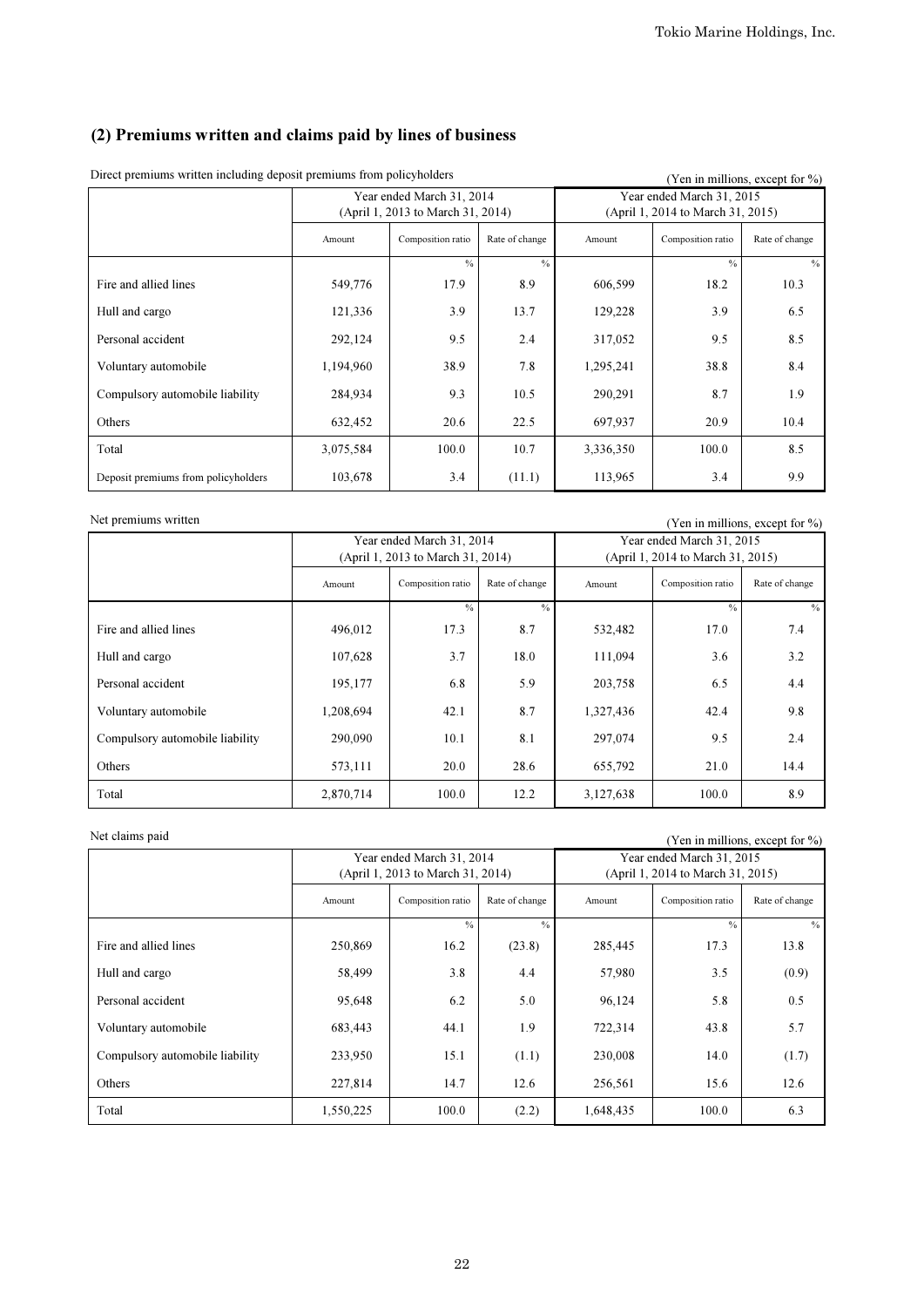# (3) Securities

| (Yen in millions)<br>1. Trading Securities     |                      |                      |  |  |  |  |
|------------------------------------------------|----------------------|----------------------|--|--|--|--|
|                                                | As of March 31, 2014 | As of March 31, 2015 |  |  |  |  |
| Unrealized gains (losses) included in earnings | 372,370              | 421.688              |  |  |  |  |

## 2. Bonds held to maturity (Yen in millions)  $(Y^{\text{en in millions}})$

|                                 |                             |                                              | As of March 31, 2014 |                   | As of March 31, 2015                         |            |            |  |
|---------------------------------|-----------------------------|----------------------------------------------|----------------------|-------------------|----------------------------------------------|------------|------------|--|
|                                 |                             | Carrying amount<br>shown on<br>balance sheet | Fair value           | <b>Difference</b> | Carrying amount<br>shown on<br>balance sheet | Fair value | Difference |  |
| Those with fair                 | Domestic debt<br>securities | 2,774,668                                    | 3,011,035            | 236,367           | 3,256,138                                    | 3,698,936  | 442,797    |  |
| value exceeding<br>the carrying | Foreign securities          | 9,456                                        | 9.699                | 242               | 15,970                                       | 16,300     | 329        |  |
| amount                          | Subtotal                    | 2,784,124                                    | 3,020,734            | 236,609           | 3,272,109                                    | 3,715,236  | 443,127    |  |
| Those with fair                 | Domestic debt<br>securities | 176,878                                      | 174,920              | (1,957)           | 2,048                                        | 2,029      | (19)       |  |
| value not<br>exceeding the      | Foreign securities          | 11,784                                       | 11,412               | (372)             | 11,400                                       | 11,155     | (245)      |  |
| carrying amount                 | Subtotal                    | 188,662                                      | 186,333              | (2,329)           | 13,449                                       | 13,184     | (265)      |  |
|                                 | Total                       | 2,972,787                                    | 3,207,068            | 234,280           | 3,285,559                                    | 3,728,421  | 442,862    |  |

# 3. Bonds earmarked for underwriting reserves (Yen in millions)

|                                               |                             |                                              | As of March 31, 2014 |            | As of March 31, 2015                         |            |            |  |
|-----------------------------------------------|-----------------------------|----------------------------------------------|----------------------|------------|----------------------------------------------|------------|------------|--|
|                                               |                             | Carrying amount<br>shown on<br>balance sheet | Fair value           | Difference | Carrying amount<br>shown on<br>balance sheet | Fair value | Difference |  |
| Those with fair                               | Domestic debt<br>securities | 78,751                                       | 82,680               | 3,928      | 76,476                                       | 79,774     | 3,297      |  |
| value exceeding<br>the carrying               | Foreign securities          | 71,412                                       | 74,159               | 2,746      | 40,543                                       | 42,728     | 2,184      |  |
| amount                                        | Subtotal                    | 150,164                                      | 156,840              | 6,675      | 117,019                                      | 122,502    | 5,482      |  |
| Those with fair                               | Domestic debt<br>securities | 4,413                                        | 4,392                | (21)       | -                                            | -          |            |  |
| value not<br>exceeding the<br>carrying amount | Foreign securities          | 6,523                                        | 6,191                | (332)      | 2,037                                        | 2,020      | (16)       |  |
|                                               | Subtotal                    | 10,937                                       | 10,583               | (354)      | 2,037                                        | 2,020      | (16)       |  |
|                                               | Total                       | 161,101                                      | 167,423              | 6,321      | 119,056                                      | 124,522    | 5,465      |  |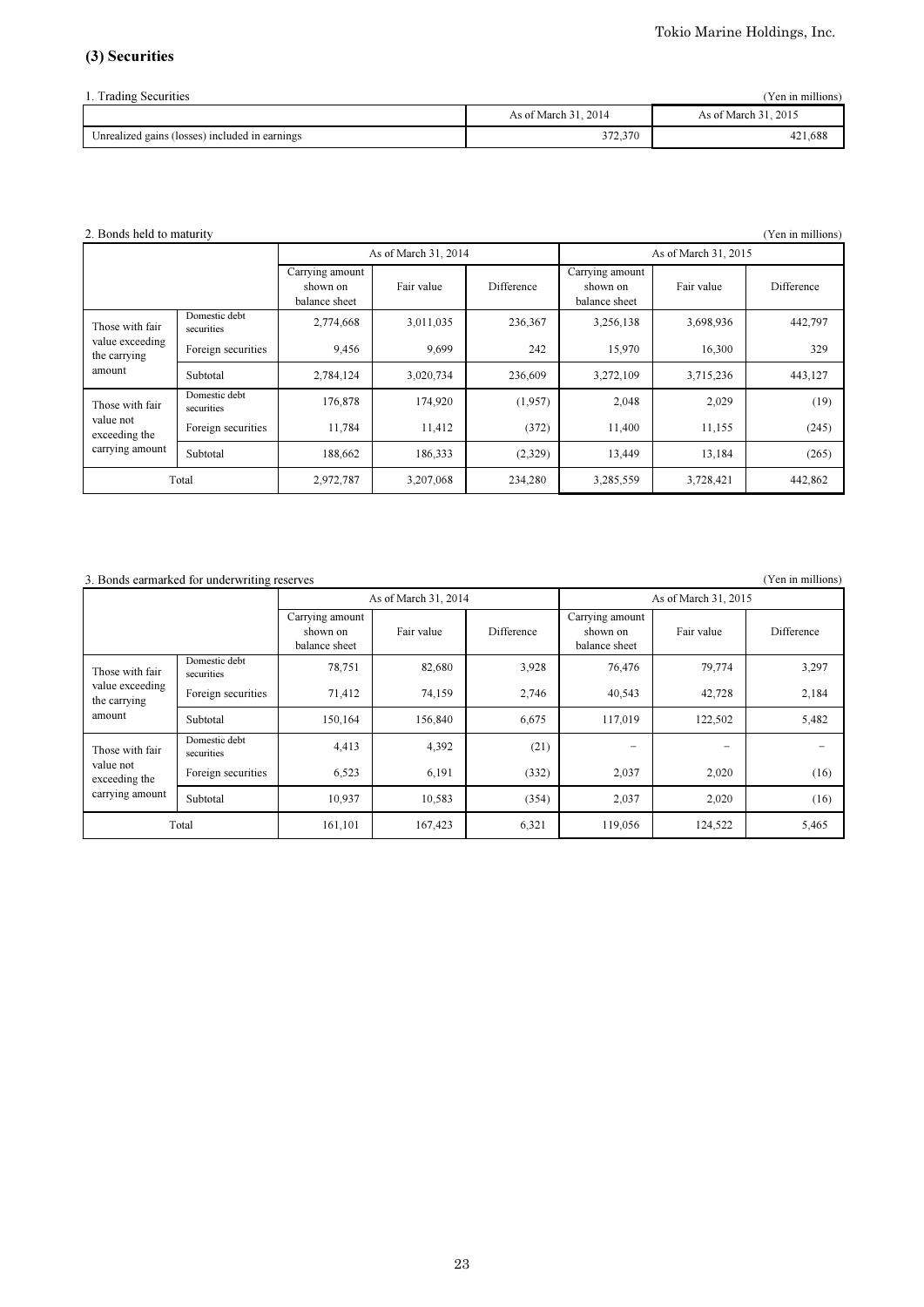| 4. Available-for-sale securities<br>(Yen in millions) |                               |                                         |           |            |                                         |           |            |  |
|-------------------------------------------------------|-------------------------------|-----------------------------------------|-----------|------------|-----------------------------------------|-----------|------------|--|
|                                                       |                               | As of March 31, 2014                    |           |            | As of March 31, 2015                    |           |            |  |
|                                                       |                               | Fair value<br>shown on<br>balance sheet | Cost      | Difference | Fair value<br>shown on<br>balance sheet | Cost      | Difference |  |
| Those with fair                                       | Domestic debt<br>securities   | 3,959,635                               | 3,771,751 | 187,884    | 3,666,969                               | 3,384,924 | 282,044    |  |
|                                                       | Domestic equity<br>securities | 2,242,459                               | 709,744   | 1,532,715  | 2,812,843                               | 700,963   | 2,111,880  |  |
| value exceeding<br>the cost                           | Foreign securities            | 1,491,353                               | 1,371,278 | 120,074    | 2,518,871                               | 2,291,458 | 227,412    |  |
|                                                       | Others (Note 2)               | 360,676                                 | 332,462   | 28,213     | 549,097                                 | 506,942   | 42,155     |  |
|                                                       | Subtotal                      | 8,054,125                               | 6,185,237 | 1,868,887  | 9,547,781                               | 6,884,288 | 2,663,493  |  |
|                                                       | Domestic debt<br>securities   | 323,479                                 | 323,985   | (506)      | 319,857                                 | 321,536   | (1,679)    |  |
| Those with fair                                       | Domestic equity<br>securities | 35,647                                  | 38,426    | (2,779)    | 11,381                                  | 12,221    | (840)      |  |
| value not<br>exceeding the cost                       | Foreign securities            | 934,561                                 | 979,261   | (44,700)   | 711,722                                 | 740,860   | (29, 137)  |  |
|                                                       | Others (Note 3)               | 538,156                                 | 548,224   | (10,068)   | 849,532                                 | 855,405   | (5,872)    |  |
|                                                       | Subtotal                      | 1,831,843                               | 1,889,898 | (58, 054)  | 1,892,494                               | 1,930,024 | (37, 529)  |  |
| Total                                                 |                               | 9,885,969                               | 8,075,136 | 1,810,832  | 11,440,275                              | 8,814,312 | 2,625,963  |  |

(Note)

1. Available-for-sale securities whose fair value cannot be measured reliably are not included in the table above.

2. As of March 31, 2014, "Others" includes negotiable certificates of deposit (fair value: 83 million yen; cost: 81 million yen; difference: 1 million yen) which are presented as "Cash and bank deposits" on the consolidated balance sheet, and foreign mortgage securities, etc. (fair value: 352,164 million yen; cost: 325,925 million yen; difference: 26,239 million yen) which are presented as "Monetary receivables bought" on the consolidated balance sheet. As of March 31, 2015, "Others" includes negotiable certificates of deposit (fair value: 188 million yen; cost: 186 million yen; difference: 2 million yen) which are

presented as "Cash and bank deposits" on the consolidated balance sheet, and foreign mortgage securities, etc. (fair value: 531,002 million yen; cost: 491,841 million yen; difference: 39,161 million yen) which are presented as "Monetary receivables bought" on the consolidated balance sheet.

3. As of March 31, 2014, "Others" includes negotiable certificates of deposit (fair value: 16,856 million yen; cost: 16,859 million yen; difference: (3) million yen) which are presented as "Cash and bank deposits" on the consolidated balance sheet, and commercial paper, etc. (fair value: 518,280 million yen; cost: 528,330 million yen; difference: (10,049) million yen) which are presented as "Monetary receivables bought" on the consolidated balance sheet. As of March 31, 2015, "Others" includes negotiable certificates of deposit (fair value: 21,811 million yen; cost: 21,811 million yen) which are presented as "Cash and

bank deposits" on the consolidated balance sheet, and commercial paper, etc. (fair value: 827,719 million yen; cost: 833,591 million yen; difference: (5,871) million yen) which are presented as "Monetary receivables bought" on the consolidated balance sheet.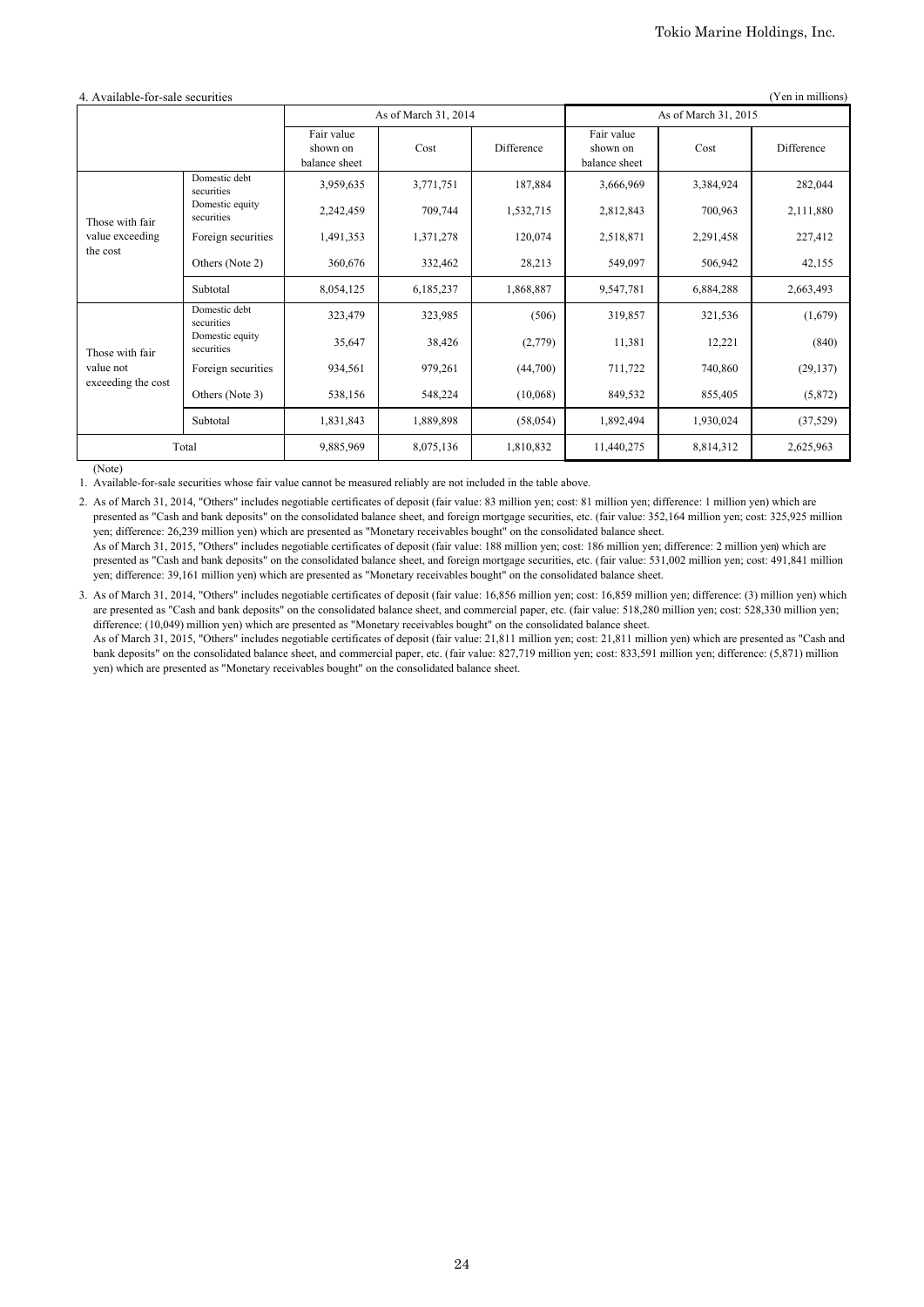# 5. Bonds held to maturity that were sold

None.

## 6. Bonds earmarked for underwriting reserves that were sold (Yen in millions)

|                             |               | Year ended March 31, 2014<br>(April 1, 2013 to March 31, 2014) |                | Year ended March 31, 2015<br>(April 1, 2014 to March 31, 2015) |               |                |  |
|-----------------------------|---------------|----------------------------------------------------------------|----------------|----------------------------------------------------------------|---------------|----------------|--|
|                             | Sale proceeds | Gains on sale                                                  | Losses on sale | Sale proceeds                                                  | Gains on sale | Losses on sale |  |
| Domestic debt<br>securities | 5,872         | 322                                                            | $\mathbf{0}$   | 5,907                                                          | 301           |                |  |
| Foreign securities          | 22,461        | 1,736                                                          | 137            | 12,935                                                         | 2,259         |                |  |
| Total                       | 28,333        | 2,058                                                          | 138            | 18,842                                                         | 2,560         |                |  |

## 7. Available-for-sale securities that were sold (Yen in millions)

|                               |               | Year ended March 31, 2014<br>(April 1, 2013 to March 31, 2014) |                | Year ended March 31, 2015<br>(April 1, 2014 to March 31, 2015) |               |                |  |
|-------------------------------|---------------|----------------------------------------------------------------|----------------|----------------------------------------------------------------|---------------|----------------|--|
|                               | Sale proceeds | Gains on sale                                                  | Losses on sale | Sale proceeds                                                  | Gains on sale | Losses on sale |  |
| Domestic debt<br>securities   | 1,299,156     | 25,901                                                         | 1,958          | 631,974                                                        | 15,772        | 1,494          |  |
| Domestic equity<br>securities | 110,597       | 68,529                                                         | 1,209          | 112,413                                                        | 76,559        | 707            |  |
| Foreign securities            | 1,659,536     | 11,545                                                         | 15,483         | 782,787                                                        | 19,834        | 9,577          |  |
| <b>Others</b>                 | 297,731       | 12,860                                                         | 4,920          | 253.210                                                        | 7,285         | 685            |  |
| Total                         | 3,367,021     | 118,837                                                        | 23,572         | 1,780,387                                                      | 119,452       | 12,466         |  |

(Note)

For the fiscal year ended March 31, 2014, "Others" includes negotiable certificates of deposit (proceeds: 42,728 million yen; losses: 0 million yen), which are presented as "Cash and bank deposits" on the consolidated balance sheet, and foreign mortgage securities, etc. (proceeds: 254,396 million yen; gains: 12,762 million yen; losses: 4,920 million yen), which are presented as "Monetary receivables bought" on the consolidated balance sheet.

For the fiscal year ended March 31, 2015, "Others" includes negotiable certificates of deposit (proceeds: 63,622 million yen; gains: 0 million yen; losses: 0 million yen), which are presented as "Cash and bank deposits" on the consolidated balance sheet, and foreign mortgage securities, (proceeds: 189,588 million yen; gains: 7,284 million yen; losses: 685 million yen), which are presented as "Monetary receivables bought" on the consolidated balance sheet.

## 8. Securities impaired

For the fiscal year ended March 31, 2014, impairment losses of 2,291 million yen (domestic equity securities: 742 million yen; foreign securities: 293 million yen; others: 1,255 million yen) were recognized for "Available-for-sale securities" with fair value. Impairment losses of 430 million yen (domestic equity securities: 52 million yen; foreign securities: 378 million yen) were also recognized for those whose fair value cannot be measured reliably.

For the fiscal year ended March 31, 2015, impairment losses of 4,416 million yen (domestic equity securities: 10 million yen; foreign securities: 3,210 million yen; others: 1,195 million yen) were recognized for "Available-for-sale securities" with fair value. Impairment losses of 1,391 million yen (domestic equity securities: 828 million yen; foreign securities: 515 million yen; others: 47 million yen) were also recognized for those whose fair value cannot be measured reliably. In principle, an impairment loss on a security with fair value is recognized when the fair value is 30% or more below its cost.